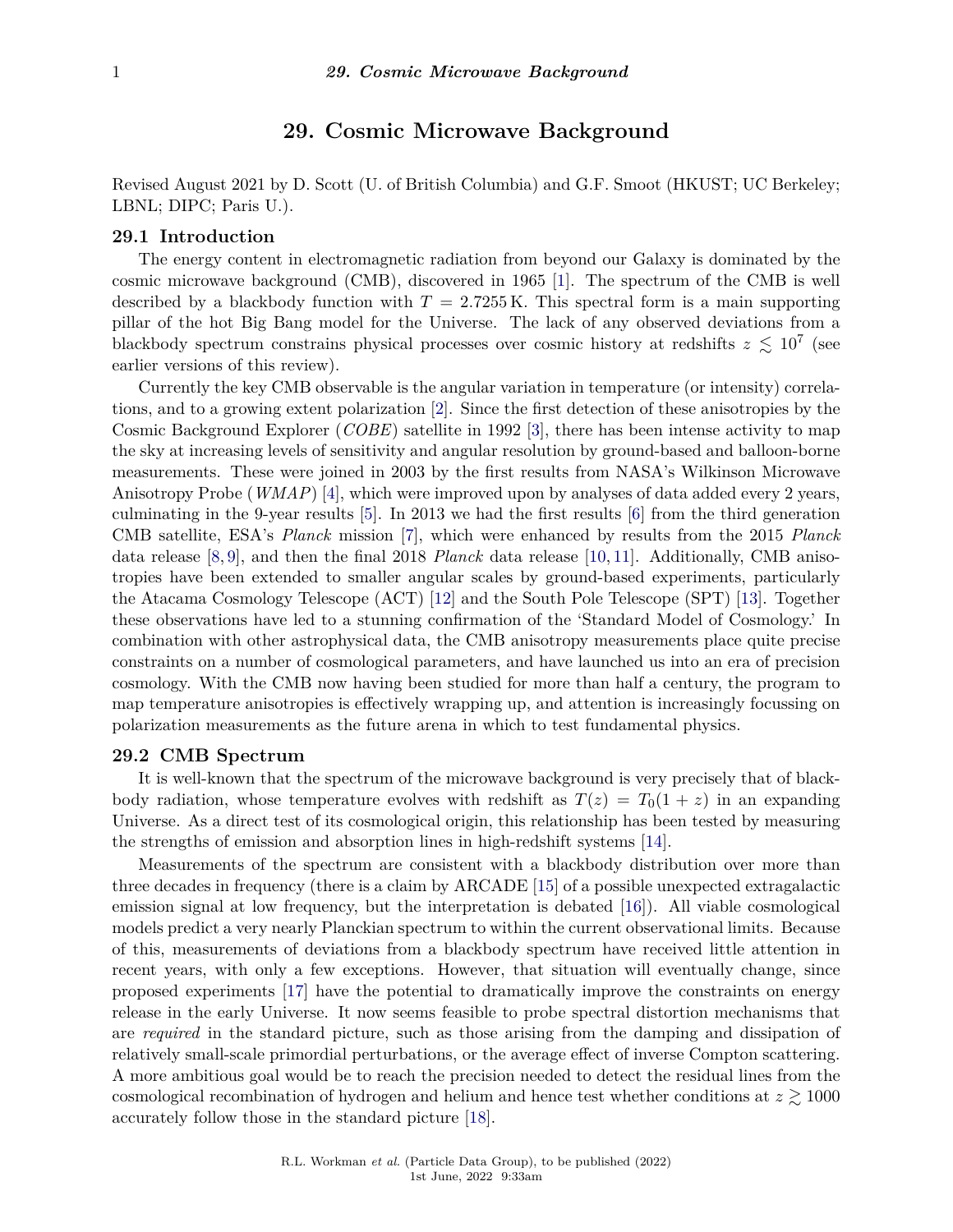## **29.3 Description of CMB Anisotropies**

Observations show that the CMB contains temperature anisotropies at the  $10^{-5}$  level and polarization anisotropies at the  $10^{-6}$  (and lower) level, over a wide range of angular scales. These anisotropies are usually expressed using a spherical harmonic expansion of the CMB sky:

$$
T(\theta, \phi) = \sum_{\ell m} a_{\ell m} Y_{\ell m}(\theta, \phi)
$$
\n(29.1)

(with the linear polarization pattern written in a similar way using the so-called spin-2 spherical harmonics). Increasing angular resolution requires that the expansion goes to higher multipoles. Because there are only very weak phase correlations seen in the CMB sky and since we notice no preferred direction, the vast majority of the cosmological information is contained in the temperature 2-point function, *i.e.*, the variance as a function only of angular separation. Equivalently, the anisotropy power per unit  $\ln \ell$  is  $\ell \sum_{m} |a_{\ell m}|^2 / 4\pi$ .

## **29.3.1** *The Monopole*

The CMB has a mean temperature of  $T<sub>\gamma</sub> = 2.7255 \pm 0.0006 \text{ K } (1\sigma)$  [\[19\]](#page-20-13), which can be considered as the monopole component of CMB maps, *a*00. Since all mapping experiments involve difference measurements, they are insensitive to this average level; monopole measurements can only be made with absolute temperature devices, such as the FIRAS instrument on the *COBE* satellite [\[20\]](#page-20-14). The measured  $kT_{\gamma}$  is equivalent to 0.234 meV or  $4.60 \times 10^{-10}$   $m_{\rm e}c^2$ . A blackbody of the measured temperature has a number density  $n_{\gamma} = (2\zeta(3)/\pi^2) T_{\gamma}^3 \simeq 411 \text{ cm}^{-3}$ , energy density  $\rho_{\gamma} = (\pi^2/15) T_{\gamma}^4 \simeq 4.64 \times 10^{-34} \text{ g cm}^{-3} \simeq 0.260 \text{ eV cm}^{-3}$ , and a fraction of the critical density  $\Omega_\gamma \simeq 5.38 \times 10^{-5}.$ 

## **29.3.2** *The Dipole*

The largest anisotropy is in the  $\ell = 1$  (dipole) first spherical harmonic, with amplitude 3.3621 $\pm$ 0*.*0010 mK [\[10\]](#page-20-4). The dipole is interpreted to be the result of the Doppler boosting of the monopole caused by the Solar System motion relative to the nearly isotropic blackbody field, as broadly confirmed by measurements of the radial velocities of local galaxies (*e.g.*, Ref. [\[21\]](#page-20-15)); the intrinsic part of the signal is expected to be 2 orders of magnitude smaller (and fundamentally difficult to distinguish). The motion of an observer with velocity  $\beta \equiv v/c$  relative to an isotropic Planckian radiation field of temperature  $T_0$  produces a Lorentz-boosted temperature pattern

$$
T(\theta) = T_0 (1 - \beta^2)^{1/2} / (1 - \beta \cos \theta)
$$
  
\n
$$
\simeq T_0 \left[ 1 + \beta \cos \theta + \left( \beta^2 / 2 \right) \cos 2\theta + O \left( \beta^3 \right) \right].
$$
 (29.2)

At every point in the sky, one observes a blackbody spectrum, with temperature  $T(\theta)$ . The spectrum of the dipole has been confirmed to be the differential of a blackbody spectrum [\[22\]](#page-20-16). At higher order there are additional effects arising from aberration and from modulation of the anisotropy pattern, which have also been observed [\[23\]](#page-20-17).

The implied velocity for the Solar System barycenter is  $v = 369.82 \pm 0.11 \,\mathrm{km \, s^{-1}}$ , assuming a value  $T_0 = T_\gamma$ , towards  $(l, b) = (264.021° \pm 0.011°, 48.253° \pm 0.005°)$  [\[10\]](#page-20-4). Such a Solar System motion implies a velocity for the Galaxy and the Local Group of galaxies relative to the CMB. The derived value is  $v_{\text{LG}} = 620 \pm 15 \text{ km s}^{-1}$  towards  $(l, b) = (271.9^{\circ} \pm 2.0^{\circ}, 29.6^{\circ} \pm 1.4^{\circ})$  [\[10\]](#page-20-4), where most of the error comes from uncertainty in the velocity of the Solar System relative to the Local Group.

The dipole is a frame-dependent quantity, and one can thus determine the 'CMB frame' (in some sense this is a special frame) as that in which the CMB dipole would be zero. Any velocity of the receiver relative to the Earth and the Earth around the Sun is removed for the purposes of CMB anisotropy studies, while our velocity relative to the Local Group of galaxies and the Local Group's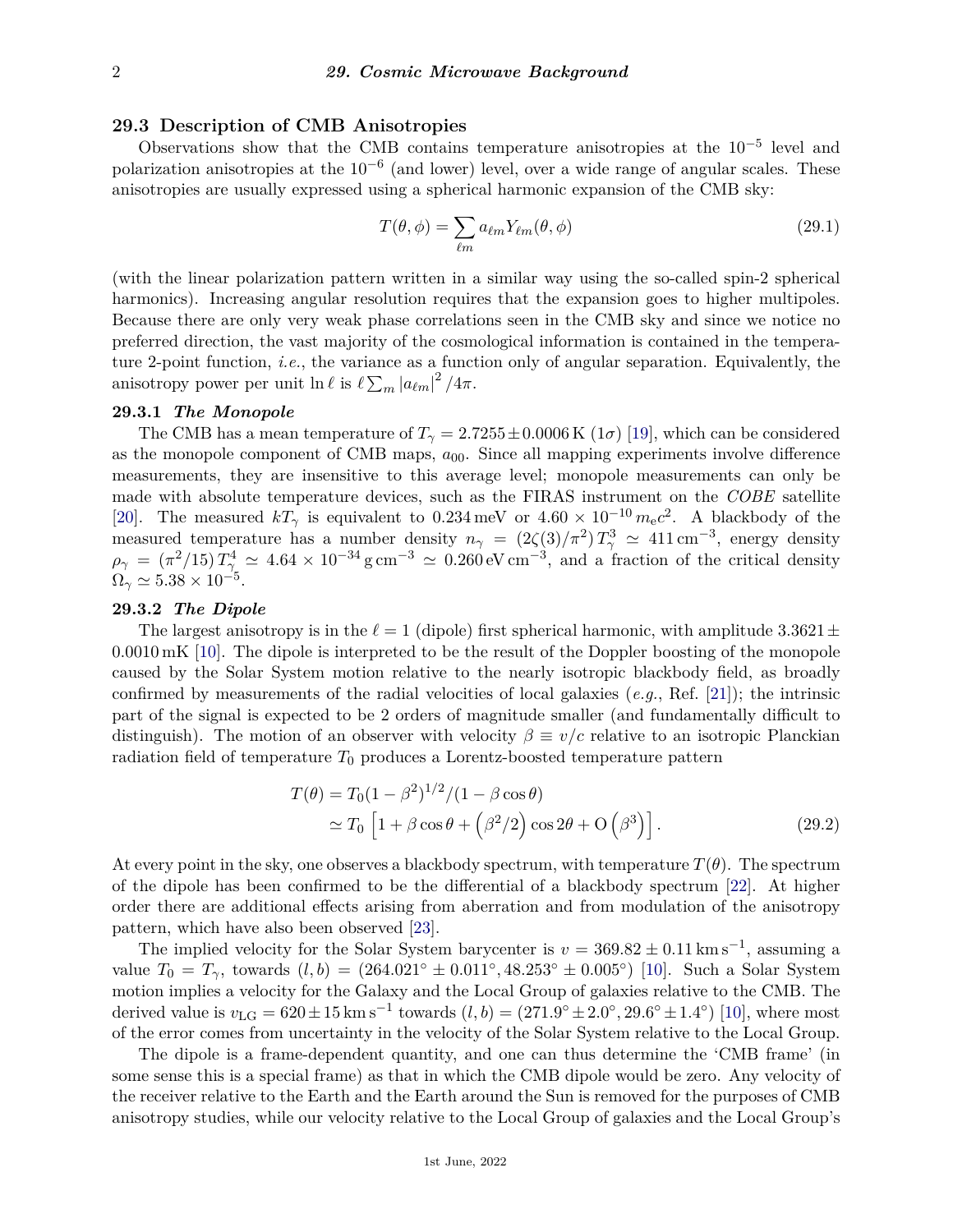motion relative to the CMB frame are normally removed for cosmological studies. The dipole is now routinely used as a primary calibrator for mapping experiments, either via the time-varying orbital motion of the Earth, or through the cosmological dipole measured by satellite experiments.

#### **29.3.3** *Higher-Order Multipoles*

The variations in the CMB temperature maps at higher multipoles ( $\ell \geq 2$ ) are interpreted as being mostly the result of perturbations in the density of the early Universe, manifesting themselves at the epoch of the last scattering of the CMB photons. In the hot Big Bang picture, the expansion of the Universe cools the plasma so that by a redshift  $z \approx 1100$  (with little dependence on the details of the model), the hydrogen and helium nuclei can bind electrons into neutral atoms, a process usually referred to as 'recombination' [\[24\]](#page-20-18). Before this epoch, the CMB photons were tightly coupled to the baryons, while afterwards they could freely stream towards us. By measuring the  $a_{\ell m}$ s we are thus learning directly about physical conditions in the early Universe.

A statistically-isotropic sky means that all *m*s are equivalent, *i.e.*, there is no preferred axis, so that the temperature correlation function between two positions on the sky depends only on angular separation and not orientation. Together with the assumption of Gaussian statistics (*i.e.*, no correlations between the modes), the 2-point function of the temperature field (or equivalently the power spectrum in  $\ell$ ) then fully characterizes the anisotropies. The power summed over all *ms* at each  $\ell$  is  $(2\ell + 1)C_{\ell}/(4\pi)$ , where  $C_{\ell} \equiv \langle |a_{\ell m}|^2 \rangle$ . Thus, averages of  $a_{\ell m}$ s over *m* can be used as estimators of the  $C_{\ell}$ s to constrain their expectation values, which are the quantities predicted by a theoretical model. For an idealized full-sky observation, the variance of each measured  $C_{\ell}$  (*i.e.*, the variance of the variance) is  $[2/(2\ell+1)]C_{\ell}^2$ . This sampling uncertainty (known as 'cosmic variance') comes about because each  $C_{\ell}$  is  $\chi^2$  distributed with  $(2\ell + 1)$  degrees of freedom for our observable volume of the Universe. For fractional sky coverage,  $f_{\rm sky}$ , this variance is increased by  $1/f_{\rm sky}$  and the modes become partially correlated.

It is important to understand that theories predict the expectation value of the power spectrum, whereas our sky is a single realization. Hence, the cosmic variance is an unavoidable source of uncertainty when constraining models; it dominates the scatter at lower  $\ell$ s, while the effects of instrumental noise and resolution dominate at higher  $\ell$ s [\[25\]](#page-20-19).

Theoretical models generally predict that the  $a_{\ell m}$  modes are Gaussian random fields to high precision, matching the empirical tests, *e.g.*, standard slow-roll inflation's non-Gaussian contribution is expected to be at least an order of magnitude below current observational limits [\[26\]](#page-20-20). Although non-Gaussianity of various forms is possible in early Universe models, tests show that Gaussianity is an extremely good simplifying approximation [\[27\]](#page-20-21). The only current indications of any non-Gaussianity or statistical anisotropy are some relatively weak signatures at large scales, seen in both *WMAP* [\[28\]](#page-20-22) and *Planck* data [\[29\]](#page-20-23), but not of high enough significance to reject the simplifying assumption. Nevertheless, models that deviate from the inflationary slow-roll conditions can have measurable non-Gaussian signatures. So while the current observational limits make the power spectrum the dominant probe of cosmology, it is worth noting that higher-order correlations are becoming a tool for constraining otherwise viable theories.

#### **29.3.4** *Angular Resolution and Binning*

There is no one-to-one conversion between multipole  $\ell$  and the angle subtended by a particular spatial scale projected onto the sky. However, crudely speaking, a single spherical harmonic  $Y_{\ell m}$ corresponds to angular variations of  $\theta \sim \pi/\ell$ . CMB maps contain anisotropy information from the size of the map (or in practice some fraction of that size) down to the beam-size of the instrument,  $\sigma$  (the standard deviation of the beam, in radians). One can think of the effect of a Gaussian beam as rolling off the power spectrum with the function  $e^{-\ell(\ell+1)\sigma^2}$ .

For less than full sky coverage, the  $\ell$  modes become correlated. Hence, experimental results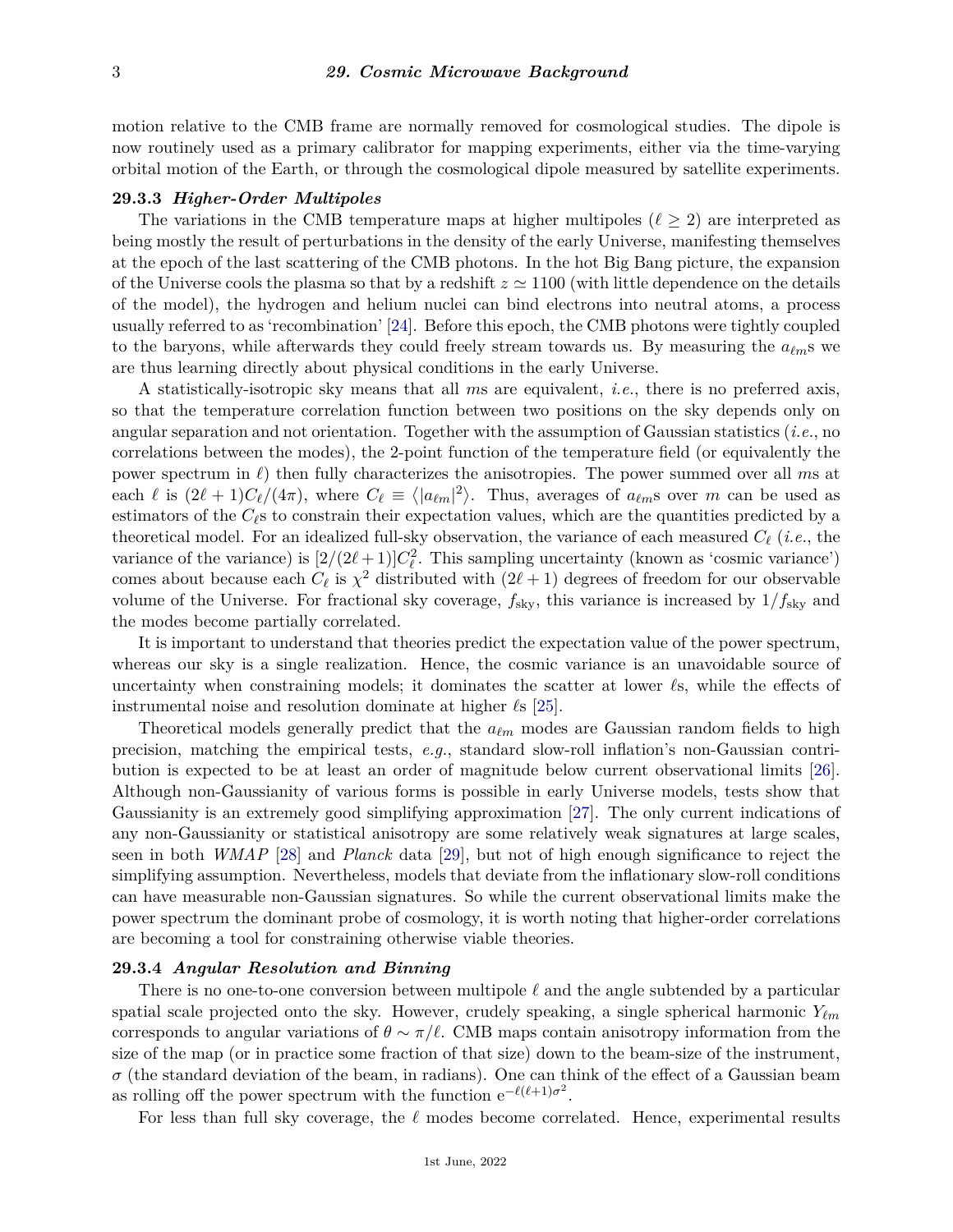are usually quoted as a series of 'band powers,' defined as estimators of  $\ell(\ell + 1)C_{\ell}/2\pi$  over different ranges of  $\ell$ . Because of the strong foreground signals in the Galactic plane, even 'all-sky' surveys, such as *WMAP* and *Planck*, involve a cut sky. The amount of binning required to obtain uncorrelated estimates of power also depends on the map size.

#### **29.4 Cosmological Parameters**

The current 'Standard Model' of cosmology contains around 10 free parameters, only six of which are required to have non-null values (see The Cosmological Parameters—Sec. 25 of this *Review*). The basic framework is the Friedmann-Robertson-Walker (FRW) metric (*i.e.*, a Universe that is approximately homogeneous and isotropic on large scales), with density perturbations laid down at early times and evolving into today's structures (see Big-Bang cosmology—Sec. 22 of this *Review*). The most general possible set of density variations is a linear combination of an adiabatic density perturbation and some isocurvature perturbations. Adiabatic means that there is no change to the entropy per particle for each species, *i.e.*,  $\delta \rho / \rho$  for matter is  $\frac{3}{4} \delta \rho / \rho$  for radiation. Isocurvature means that the set of individual density perturbations adds to zero, for example, matter perturbations compensate radiation perturbations so that the total energy density remains unperturbed, *i.e.*,  $\delta \rho$  for matter is  $-\delta \rho$  for radiation. These different modes give rise to distinct (temporal) phases during growth, with those of the adiabatic scenario being fully consistent with the data. Models that generate mainly isocurvature type perturbations (such as most topological defect scenarios) are not viable. However, an admixture of the adiabatic mode with up to 1.7% isocurvature contribution (depending on details of the mode) is still allowed [\[30\]](#page-20-24).

## **29.4.1** *Initial Condition Parameters*

Within the adiabatic family of models, there is, in principle, a free function describing the variation of comoving curvature perturbations,  $\mathcal{R}(\mathbf{x},t)$ . The great virtue of  $\mathcal{R}$  is that, on large scales, it is constant in time on super-horizon scales for a purely adiabatic perturbation. There are physical reasons to anticipate that the variance of these perturbations will be described well by a power law in scale, *i.e.*, in Fourier space  $\langle |\mathcal{R}|_k^2 \rangle \propto k^{n_s-4}$ , where *k* is wavenumber and  $n_s$  is the spectral index as usually defined. So-called 'scale-invariant' initial conditions (meaning gravitational potential fluctuations that are independent of  $k$ ) correspond to  $n_s = 1$ . In inflationary models [\[31\]](#page-20-25) (see Inflation—Sec. 23 of this *Review*), perturbations are generated by quantum fluctuations, which are set by the energy scale of inflation, together with the slope and higher derivatives of the inflationary potential. One generally expects that the Taylor series expansion of  $\ln R_k(\ln k)$  has terms of steadily decreasing size. For the simplest models, there are thus two parameters describing the initial conditions for density perturbations, namely the amplitude and slope of the power spectrum. These can be explicitly defined, for example, through

$$
\mathcal{P}_{\mathcal{R}}^2 \equiv k^3 \left\langle |\mathcal{R}|_k^2 \right\rangle / 2\pi^2 \simeq A_s \left( k / k_0 \right)^{n_s - 1},\tag{29.3}
$$

with  $A_s \equiv \mathcal{P}^2_{\mathcal{R}}(k_0)$  and  $k_0 = 0.05 \,\text{Mpc}^{-1}$ , say. There are other equally valid definitions of the amplitude parameter (see also Secs. 22, 23, and 25 of this *Review*), and we caution that the relationships between some of them can be cosmology-dependent. In slow-roll inflationary models, this normalization is proportional to the combination  $V^3/(V')^2$ , for the inflationary potential  $V(\phi)$ . The slope  $n_s$  also involves  $V''$ , and so the combination of  $A_s$  and  $n_s$  can constrain potentials.

Inflation generates tensor (gravitational wave) modes, as well as scalar (density perturbation) modes. This fact introduces another parameter, measuring the amplitude of a possible tensor component, or equivalently the ratio of the tensor to scalar contributions. The tensor amplitude is  $A_t \propto V$ , and thus one expects a larger gravitational wave contribution in models where inflation happens at higher energies. The tensor power spectrum also has a slope, often denoted  $n_t$ , but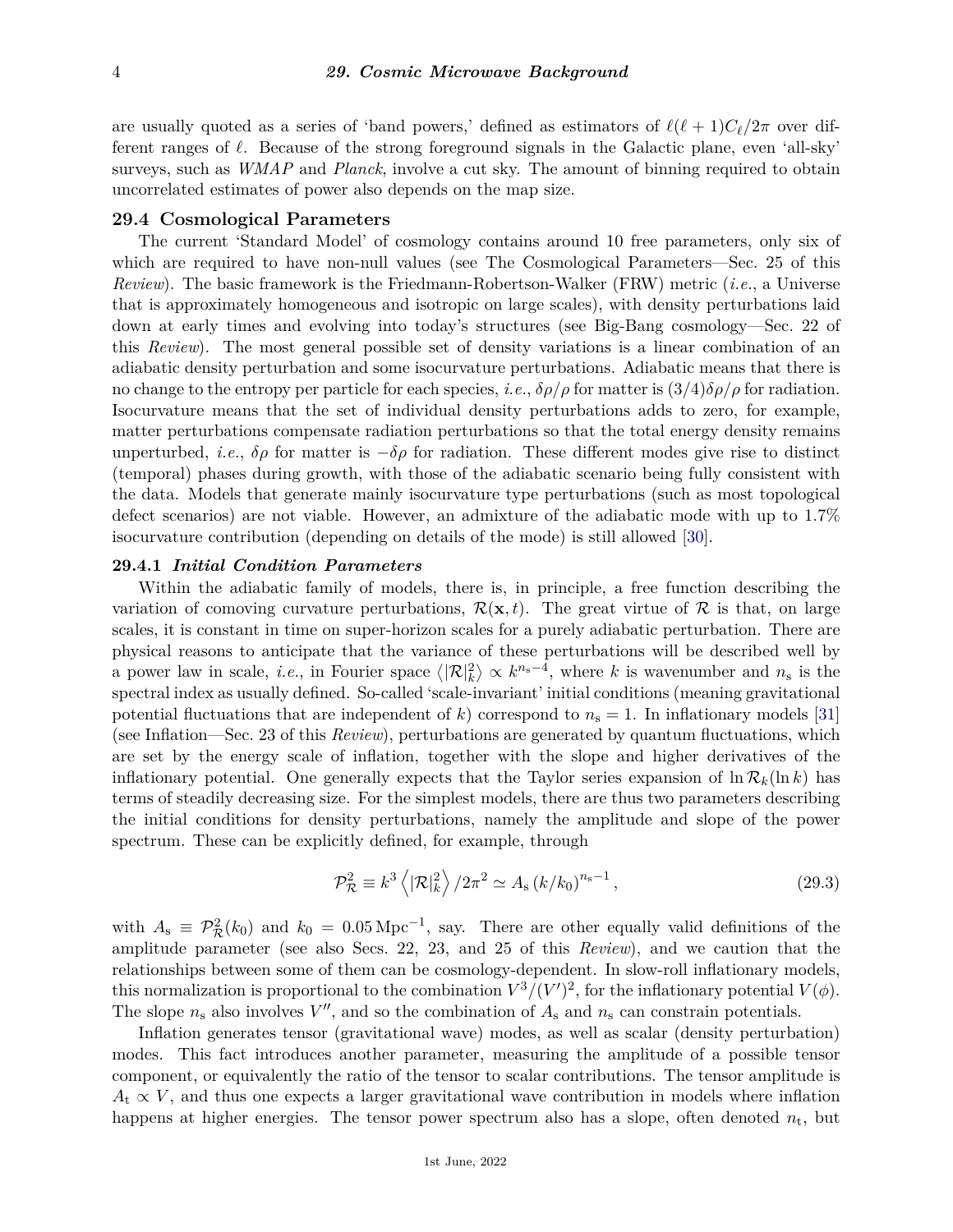since this seems unlikely to be measured in the near future (and there is also a consistency relation with tensor amplitude), it is sufficient for now to focus only on the amplitude of the gravitational wave component. It is most common to define the tensor contribution through *r*, the ratio of tensor to scalar perturbation spectra at some fixed value of  $k$  (*e.g.*,  $k = 0.002 \text{ Mpc}^{-1}$  or  $k = 0.05 \text{ Mpc}^{-1}$ , although it was historically defined in terms of the ratio of contributions at  $\ell = 2$ ). Different inflationary potentials will lead to different predictions, *e.g.*, for 50 e-folds,  $\lambda \phi^4$  inflation gives  $r = 0.32$  and  $m^2\phi^2$  inflation gives  $r = 0.16$  (both now strongly disfavored by the data), while other models can have arbitrarily small values of *r*. In any case, whatever the specific definition, and whether they come from inflation or something else, the 'initial conditions' give rise to a minimum of three parameters, *A*s, *n*s, and *r*.



**Figure 29.1:** Theoretical CMB anisotropy power spectra, using the best-fitting ΛCDM model from *Planck*, calculated using CAMB. The panel on the left shows the theoretical expectation for scalar perturbations, while the panel on the right is for tensor perturbations, with an amplitude set to *r* = 0*.*01 for illustration. Note that the horizontal axis is logarithmic here. For the well-measured scalar *TT* spectrum, the regions, each covering roughly a decade in  $\ell$ , are labeled as in the text: the ISW rise; Sachs-Wolfe plateau; acoustic peaks; and damping tail. The *T E* cross-correlation power spectrum changes sign, indicated here by plotting the absolute value, but switching color for the negative parts.

## **29.4.2** *Background Cosmology Parameters*

The FRW cosmology requires an expansion parameter (the Hubble constant,  $H_0$ , often represented through  $H_0 = 100 h \text{ km s}^{-1} \text{Mpc}^{-1}$  and several parameters to describe the matter and energy content of the Universe. These are usually given in terms of the critical density, *i.e.*, for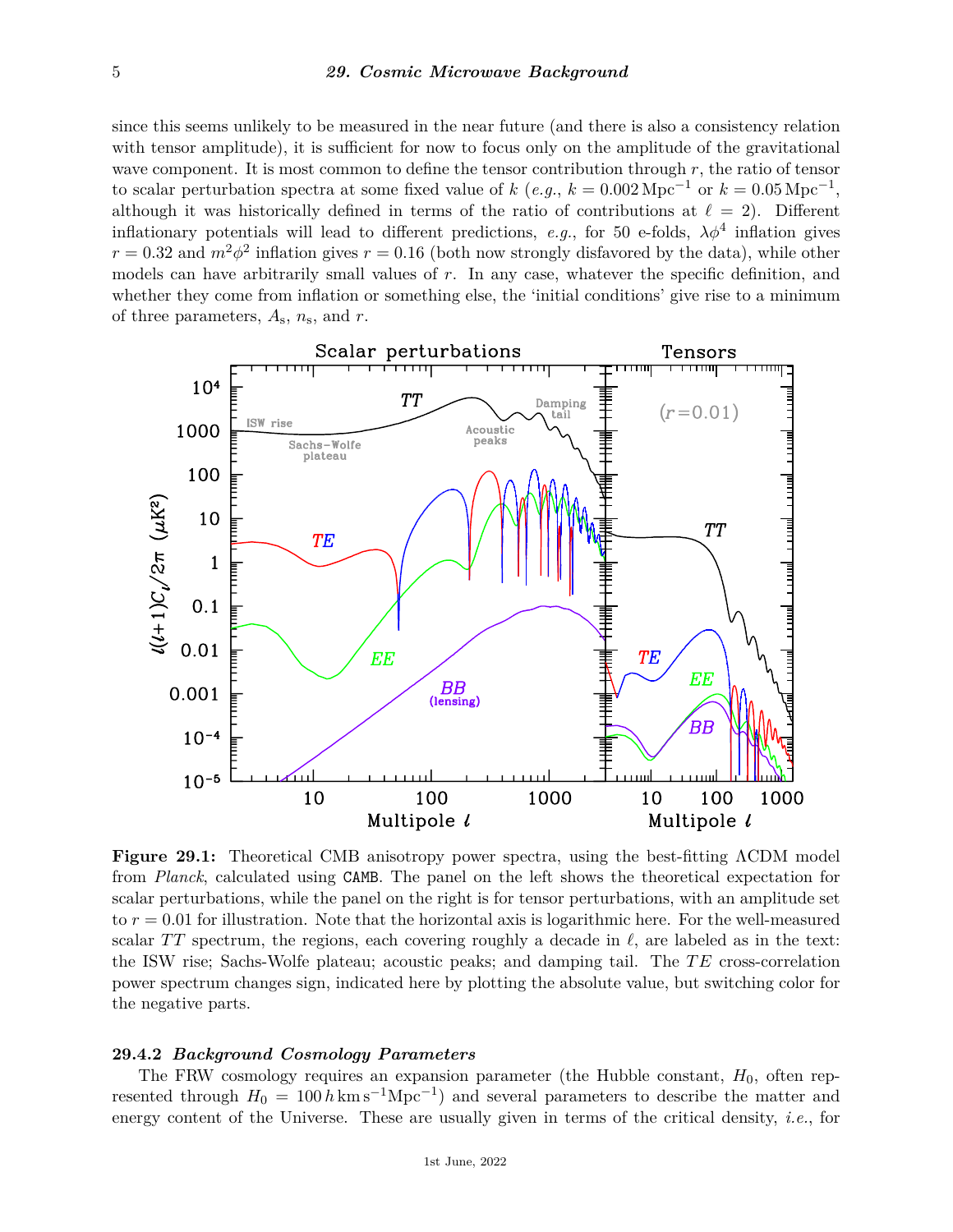species 'x,'  $\Omega_x \equiv \rho_x/\rho_{\rm crit}$ , where  $\rho_{\rm crit} \equiv 3H_0^2/8\pi G$ . Since physical densities  $\rho_x \propto \Omega_x h^2 \equiv \omega_x$  are what govern the physics of the CMB anisotropies, it is these *ω*s that are best constrained by CMB data. In particular, CMB observations constrain  $\Omega_{\rm b}h^2$  for baryons and  $\Omega_{\rm c}h^2$  for cold dark matter (with  $\rho_{\rm m} = \rho_{\rm c} + \rho_{\rm b}$  for the sum).

The contribution of a cosmological constant  $\Lambda$  (or other form of dark energy, see Dark Energy— Sec. 28) is usually included, together with a parameter that quantifies the curvature,  $\Omega_K \equiv 1 - \Omega_{tot}$ , where  $\Omega_{\text{tot}} = \Omega_{\text{m}} + \Omega_{\Lambda}$ . The radiation content, while in principle a free parameter, is precisely enough determined by the measurement of  $T_{\gamma}$  that it can be considered fixed, and makes a  $< 10^{-4}$ contribution to  $\Omega_{\text{tot}}$  today.

Astrophysical processes at relatively low redshift can also affect the  $C_{\ell}$ s, with a particularly significant effect coming through reionization. The Universe became reionized at some redshift *z*<sup>i</sup> , long after recombination, affecting the CMB through the integrated Thomson scattering optical depth:

$$
\tau = \int_0^{z_i} \sigma_{\rm T} n_{\rm e}(z) \frac{dt}{dz} dz,
$$
\n(29.4)

where  $\sigma_T$  is the Thomson cross-section,  $n_e(z)$  is the number density of free electrons (which depends on astrophysics), and  $dt/dz$  is fixed by the background cosmology. In principle,  $\tau$  can be determined from the small-scale matter power spectrum, together with the physics of structure formation and radiative feedback processes; however, this is a sufficiently intractable calculation that in practice *τ* needs to be considered as a free parameter.

Thus, we have eight basic cosmological parameters, namely  $A_s$ ,  $n_s$ ,  $r$ ,  $h$ ,  $\Omega_b h^2$ ,  $\Omega_c h^2$ ,  $\Omega_{\text{tot}}$ , and *τ* . One can add additional parameters to this list, particularly when using the CMB in combination with other data sets. The next most relevant ones might be:  $\Omega_{\nu}h^2$ , the massive neutrino contribution;  $w \ (\equiv p/\rho)$ , the equation of state parameter for the dark energy; and  $dn_s/d\ln k$ , measuring deviations from a constant spectral index. To these 11 one could of course add further parameters describing additional physics, such as details of the reionization process, features in the initial power spectrum, a sub-dominant contribution of isocurvature modes, *etc*.

As well as these underlying parameters, there are other (dependent) quantities that can be obtained from them. Such derived parameters include the actual  $\Omega$ s of the various components  $(e.g., \Omega_m)$ , the variance of density perturbations at particular scales  $(e.g., \sigma_8)$ , the angular scale of the sound horizon  $(\theta_*)$ , the age of the Universe today  $(t_0)$ , the age of the Universe at recombination, reionization, *etc.* (see The Cosmological Parameters—Sec. 25).

## **29.5 Physics of Anisotropies**

The cosmological parameters affect the anisotropies through the well understood physics of the evolution of linear perturbations within a background FRW cosmology. There are very effective, fast, and publicly-available software codes for computing the CMB temperature, polarization, and matter power spectra, *e.g.*, CMBFAST [\[32\]](#page-20-26), CAMB [\[33\]](#page-20-27), and CLASS [\[34\]](#page-20-28). These have been tested over a wide range of cosmologies and are considered to be accurate to much better than the 1\% level [\[35\]](#page-20-29), so that numerical errors are less than 10% of the parameter uncertainties for *Planck* [\[6\]](#page-20-0).

For pedagogical purposes, it is easiest to focus on the temperature anisotropies, before moving to the polarization power spectra. A description of the physics underlying the  $C_{\ell}^{TT}$  s can be separated into four main regions (the first two combined below), as shown in the top left part of Fig. 29.1.

## **29.5.1** *The ISW Rise,*  $\ell \leq 10$ *, and Sachs-Wolfe Plateau,*  $10 \leq \ell \leq 100$

The horizon scale (or more precisely, the angle subtended by the Hubble radius) at last scattering corresponds to  $\ell \approx 100$ . Anisotropies at larger scales have not evolved significantly, and hence directly reflect the 'initial conditions.' Temperature variations are  $\delta T/T = -(1/5)\mathcal{R}(\mathbf{x}_{\text{LSS}}) \simeq$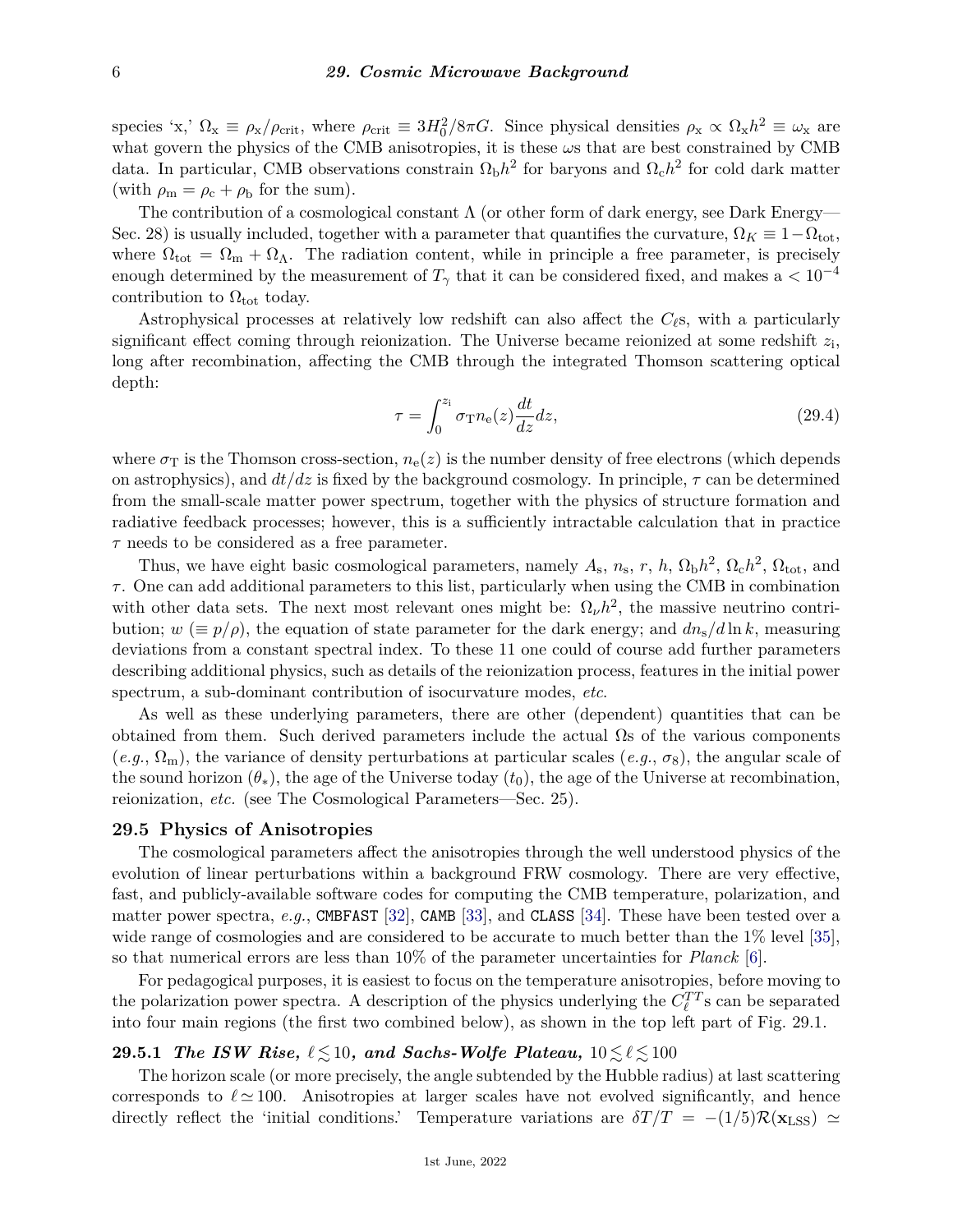$(1/3)\delta\phi/c^2$ , where  $\delta\phi$  is the perturbation to the gravitational potential, evaluated on the lastscattering surface (LSS). This is a result of the combination of gravitational redshift and intrinsic temperature fluctuations, and is usually referred to as the Sachs-Wolfe effect [\[36\]](#page-20-30).

Assuming that a nearly scale-invariant spectrum of curvature (and corresponding density) perturbations was laid down at early times (*i.e.*,  $n_s \approx 1$ , meaning equal power per decade in *k*), then  $\ell(\ell+1)C_{\ell} \simeq$  constant at low  $\ell$ s. This effect is hard to see unless the multipole axis is plotted logarithmically (as in Fig. 29.1, and part of Fig. 29.2).

Time variation of the potentials (*i.e.*, time-dependent metric perturbations) at late times leads to an upturn in the  $C_{\ell}$ s in the lowest several multipoles; any deviation from a total equation of state  $w = 0$  has such an effect. So the dominance of the dark energy at low redshift (see Dark Energy— Sec. 28) makes the lowest  $\ell$ s rise above the plateau. This is usually called the integrated Sachs-Wolfe effect (or ISW rise), since it comes from the line integral of  $\dot{\phi}$ ; it has been confirmed through correlations between the large-angle anisotropies and large-scale structure [\[37\]](#page-21-0). Specific models can also give additional contributions at low  $\ell$  (*e.g.*, perturbations in the dark-energy component itself [\[38\]](#page-21-1)), but typically these are buried in the cosmic variance.

In principle, the mechanism that produces primordial perturbations could generate scalar, vector, and tensor modes. However, the vector (vorticity) modes decay with the expansion of the Universe. The tensors (transverse trace-free perturbations to the metric) generate temperature anisotropies through the integrated effect of the locally-anisotropic expansion of space. Since the tensor modes also redshift away after they enter the horizon, they contribute only to angular scales above about  $1^{\circ}$  (see Fig. 29.1). Hence, some fraction of the low- $\ell$  signal could be due to a gravitational wave contribution, although small amounts of tensors are essentially impossible to discriminate from other effects that might raise the level of the plateau. Nevertheless, the tensors *can* be distinguished using polarization information (see Sec. 29.7).

## **29.5.2** *The Acoustic Peaks,*  $100 \le \ell \le 1000$

On sub-degree scales, the rich structure in the anisotropy spectrum is the consequence of gravitydriven acoustic oscillations occurring before the atoms in the Universe became neutral [\[39\]](#page-21-2). Perturbations inside the horizon at last scattering have been able to evolve causally and produce anisotropy at the last-scattering epoch, which reflects this evolution. The frozen-in phases of these sound waves imprint a dependence on the cosmological parameters, which gives CMB anisotropies their great constraining power.

The underlying physics can be understood as follows. Before the Universe became neutral, the proton-electron plasma was tightly coupled to the photons, and these components behaved as a single 'photon-baryon fluid.' Perturbations in the gravitational potential, dominated by the darkmatter component, were steadily evolving. They drove oscillations in the photon-baryon fluid, with photon pressure providing most of the restoring force and baryons giving some additional inertia. The perturbations were quite small in amplitude,  $\mathcal{O}(10^{-5})$ , and so evolved linearly. That means each Fourier mode developed independently, and hence can be described as a driven harmonic oscillator, with frequency determined by the sound speed in the fluid. Thus, the fluid density underwent oscillations, giving time variations in temperature. These combine with a velocity effect, which is  $\pi/2$  out of phase and has its amplitude reduced by the sound speed.

After the Universe recombined, the radiation decoupled from the baryons and could travel freely towards us. At that point, the (temporal) phases of the oscillations were frozen-in, and became projected on the sky as a harmonic series of peaks and troughs in power. The main peak is the mode that went through 1/4 of a period, reaching maximal compression. The even peaks are maximal *under*-densities, which are generally of smaller amplitude because the rebound has to fight against the baryon inertia. The troughs, which do not extend to zero power, are partially filled by the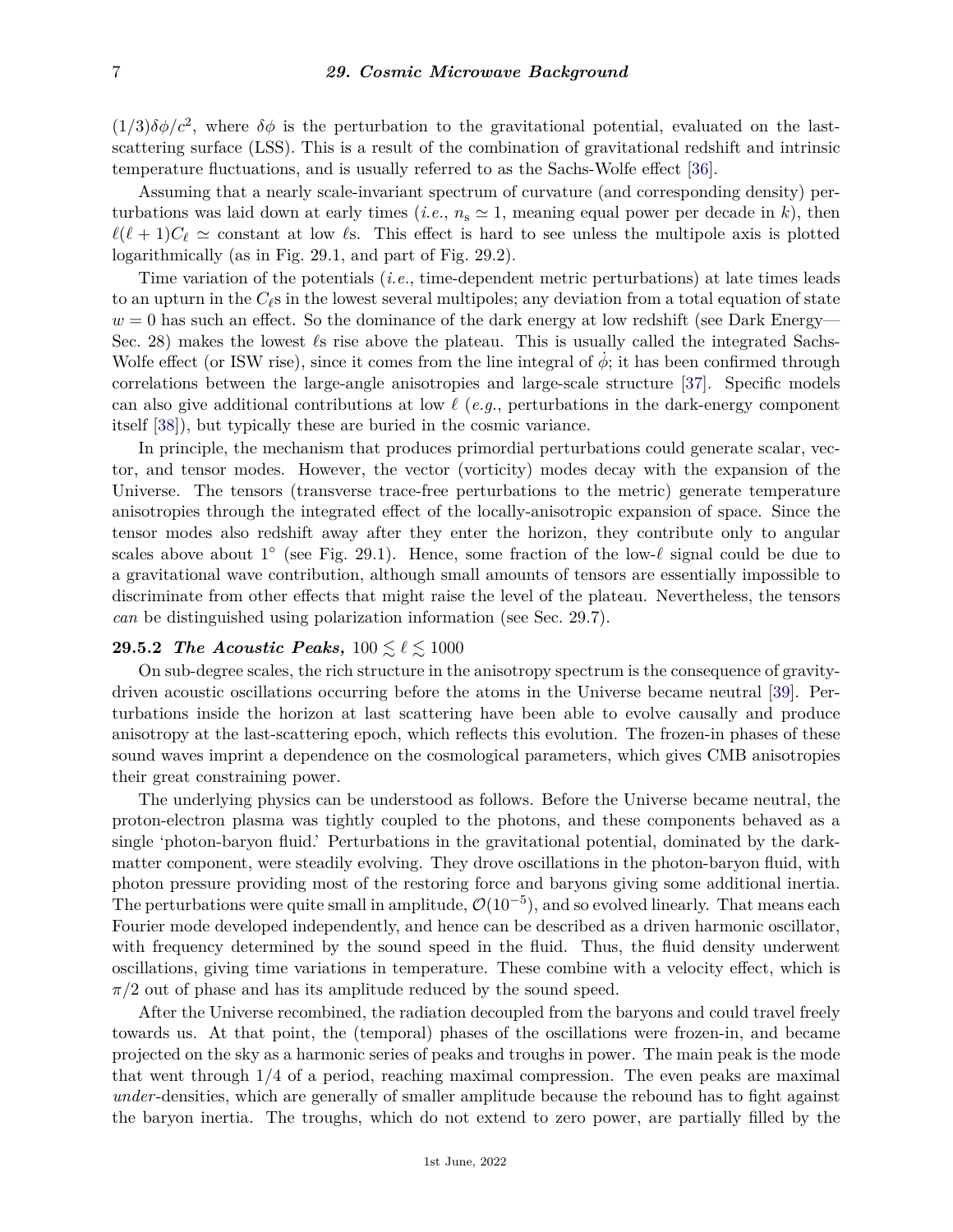Doppler effect because they are at the velocity maxima.

The physical length scale associated with the peaks is the sound horizon at last scattering, which can be straightforwardly calculated. This length is projected onto the sky, leading to an angular scale that depends on the geometry of space, as well as the distance to last scattering. Hence, the angular position of the peaks is a sensitive probe of a particular combination of cosmological parameters. In fact, the angular scale, *θ*∗, is the most precisely measured observable, and hence is usually treated as an element of the cosmological parameter set.

One additional effect arises from reionization at redshift  $z_i$ . A fraction of photons  $(\tau)$  will be isotropically scattered at  $z \, \leq z_i$ , partially erasing the anisotropies at angular scales smaller than those subtended by the Hubble radius at  $z_i$ . This corresponds typically to  $\ell$ s above about 10, depending on the specific reionization model. The acoustic peaks are therefore reduced by a factor  $e^{-2\tau}$  relative to the plateau.

These peaks were a clear theoretical prediction going back to about 1970 [\[40\]](#page-21-3). One can think of them as a snapshot of stochastic standing waves. Since the physics governing them is simple and their structure rich, one can see how they encode extractable information about the cosmological parameters. Their empirical existence started to become clear around 1994 [\[41\]](#page-21-4), and the emergence, over the following decade, of a coherent series of acoustic peaks and troughs is a triumph of modern cosmology. This picture has received further confirmation with the detection in the power spectrum of galaxies (at redshifts  $z \leq 1$ ) of the imprint of these same acoustic oscillations in the baryon component [\[42\]](#page-21-5), as well as through detection of the expected oscillations in CMB polarization power spectra (see Sec. 29.7).

### **29.5.3** *The Damping Tail,*  $\ell \geq 1000$

The recombination process is not instantaneous, which imparts a thickness to the LSS. This leads to a damping of the anisotropies at the highest *`*s, corresponding to scales smaller than that subtended by this thickness. One can also think of the photon-baryon fluid as having imperfect coupling, so that there is diffusion between the two components, and hence the amplitudes of the oscillations decrease with time. These effects lead to a damping of the  $C_{\ell}$ s, sometimes called 'Silk damping' [\[43\]](#page-21-6), which cuts off the anisotropies at multipoles above about 2000. So, although in principle it is possible to measure to ever smaller scales, this becomes increasingly difficult in practice.

#### **29.5.4** *Gravitational Lensing Effects*

An extra effect at high  $\ell$ s comes from gravitational lensing, caused by structures at low redshift along the line of sight to the LSS. The  $C_{\ell}$ s are convolved with a smoothing function in a calculable way, partially flattening the peaks and troughs, generating a power-law tail at the highest multipoles, and complicating the polarization signal [\[44\]](#page-21-7). The expected effects of lensing on the CMB have been definitively detected through the 4-point function, which correlates temperature gradients and small-scale anisotropies (enabling a map of the lensing potential to be constructed [\[45\]](#page-21-8)), as well as through the smoothing effect on the shape of the  $C_{\ell}$ s. Lensing is important because it gives an independent estimate of  $A_s$ , breaking the parameter combination  $A_s e^{-2\tau}$  that is largely degenerate in the temperature anisotropy power spectra. Lensing is an example of a 'secondary effect,' *i.e.*, the processing of anisotropies due to relatively nearby structures (see Sec. 29.8.2). Galaxies and clusters of galaxies give several such effects; all are expected to be of low amplitude, but are increasingly important at the highest  $\ell$ s. Such effects carry additional cosmological information (about evolving gravitational potentials in the low-redshift Universe) and are receiving more attention as experiments push to higher sensitivity and angular resolution. The lensing power spectrum can potentially constrain dark-energy evolution, while future measurements at high  $\ell$  are a particularly sensitive probe of the sum of the neutrino masses [\[46\]](#page-21-9).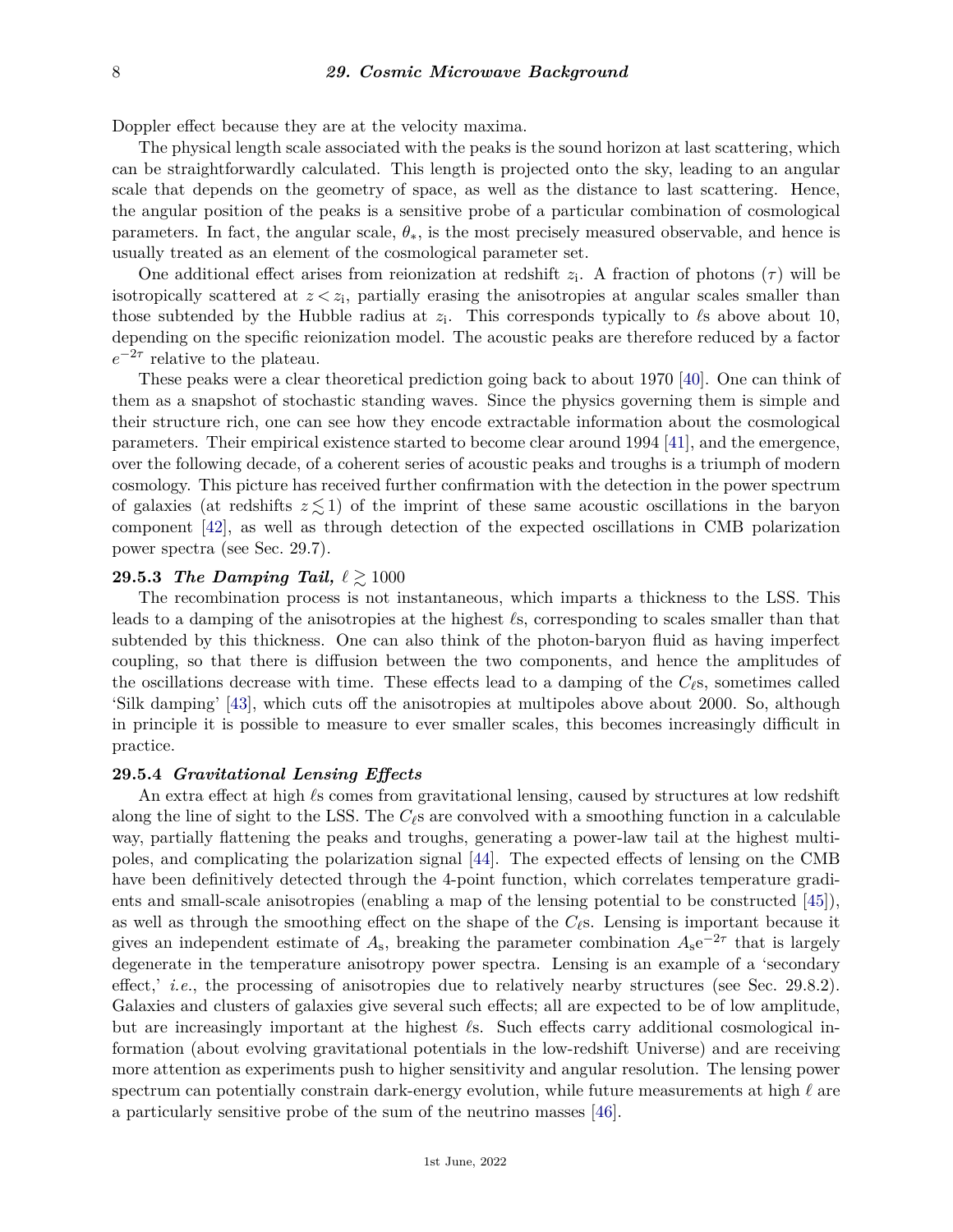

**Figure 29.2:** CMB temperature anisotropy band-power estimates from the *Planck*, *WMAP*, ACT, and SPT experiments. Note that the widths of the multipole bands vary between experiments and have not been plotted. This figure represents only a selection of the most recent available experimental results, and some points with large error bars have been omitted. At the higher multipoles these band-powers involve subtraction of particular foreground models, and so proper analysis requires simultaneous fitting of CMB and foregrounds over multiple frequencies. The horizontal axis here is logarithmic for the lowest multipoles, to show the Sachs-Wolfe plateau, and linear for the other multipoles. The acoustic peaks and damping region are very clearly observed, with no need for a theoretical line to guide the eye; however, the curve plotted is the best-fit *Planck* ΛCDM model.

## **29.6 Current Temperature Anisotropy Data**

There has been a steady improvement in the quality of CMB data that has led to the development of the present-day cosmological model. The most robust constraints currently available come from *Planck* satellite [\[47,](#page-21-10) [48\]](#page-21-11) data (together with constraints from non-CMB cosmological data sets), although smaller-scale results from the ACT [\[49\]](#page-21-12) and SPT [\[50\]](#page-21-13) experiments are beginning to add useful constraining power. We plot power spectrum estimates from these experiments in Fig. 29.2, along with *WMAP* data [\[5\]](#page-19-4) to show the consistency (see previous versions of this review for data from earlier experiments). Comparisons among data sets show consistency, both in maps and in derived power spectra (up to systematic uncertainties in the overall calibration for some experiments). This makes it clear that systematic effects are largely under control.

The band-powers shown in Fig. 29.2 are in very good agreement with a 'ΛCDM' model. As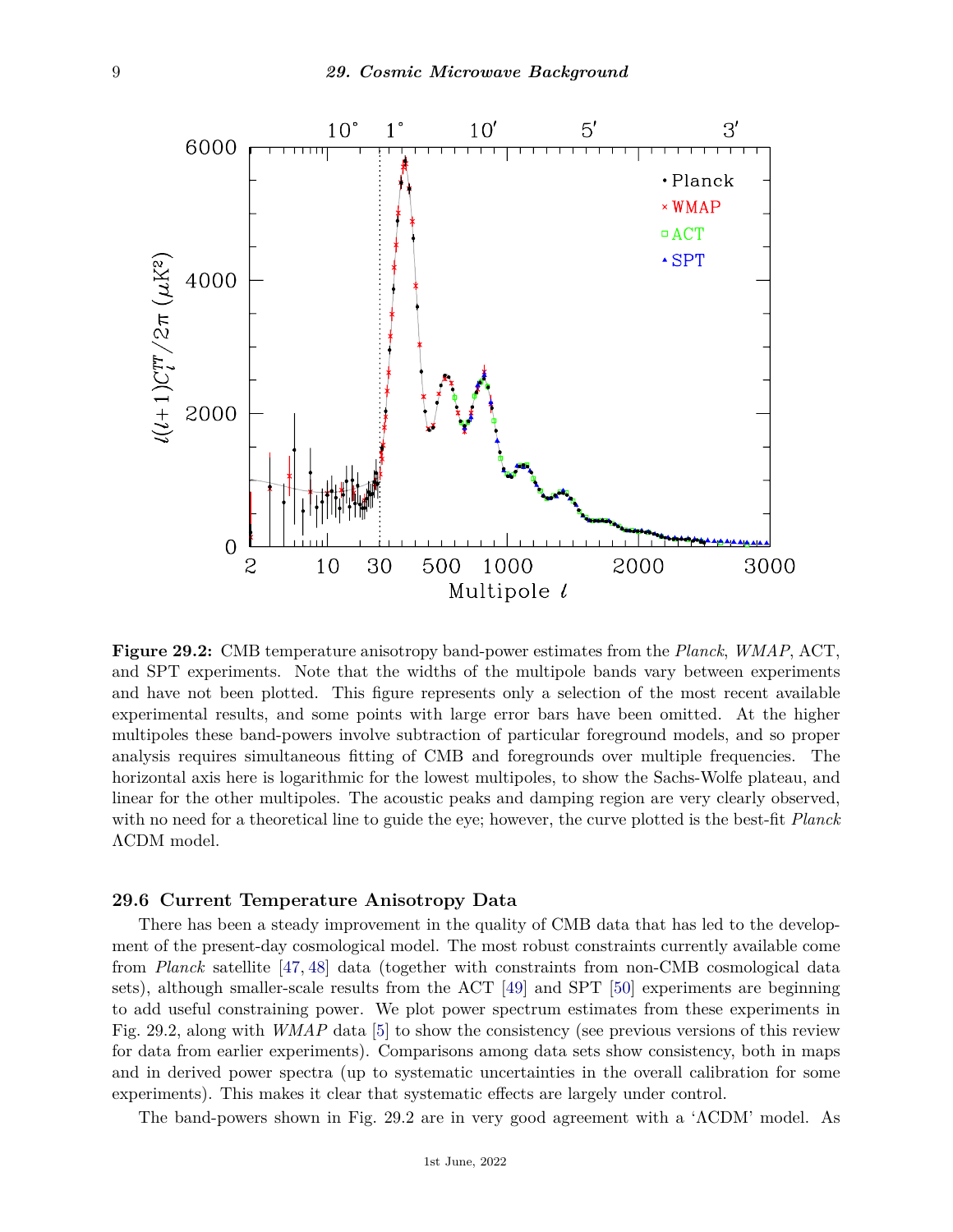described earlier, several (at least seven) of the peaks and troughs are quite apparent. For details of how these estimates were arrived at, the strength of correlations between band-powers, and other information required to properly interpret them, the original papers should be consulted.

## **29.7 CMB Polarization**

Thomson scattering of an anisotropic radiation field also generates linear polarization and the CMB is predicted to be polarized, at the level of roughly 5% of the temperature anisotropies [\[51\]](#page-21-14). Polarization is a spin-2 field on the sky, and the algebra of the modes in multipole space is strongly analogous to spin-orbit coupling in quantum mechanics [\[52\]](#page-21-15). The linear polarization pattern can be decomposed in a number of ways, with two quantities required for each pixel in a map, often given as the *Q* and *U* Stokes parameters. However, the most intuitive and physical decomposition is a geometrical one, splitting the polarization pattern into a part that comes from a divergence (often referred to as the '*E* mode') and a part with a curl (called the '*B* mode') [\[53\]](#page-21-16). More explicitly, the modes are defined in terms of second derivatives of the polarization amplitude, with the Hessian for the *E* modes having principal axes in the same sense as the polarization, while the *B*-mode pattern can be thought of as a 45<sup>°</sup> rotation of the *E*-mode pattern. Globally one sees that the *E* modes have  $(-1)^{\ell}$  parity (like the spherical harmonics), while the *B* modes have  $(-1)^{\ell+1}$  parity.

The existence of this linear polarization allows for six different cross-power spectra to be determined from data that measure the full temperature and polarization anisotropy information. Parity considerations make two of these zero, and we are left with four potential observables,  $C_{\ell}^{TT}$ ,  $C_{\ell}^{TE}$ ,  $C_{\ell}^{EE}$ , and  $C_{\ell}^{BB}$  (see Fig. 29.1). Because scalar perturbations have no handedness, the *B*-mode power spectrum can only be sourced by vectors or tensors. Moreover, since inflationary scalar perturbations give only *E* modes, while tensors generate roughly equal amounts of *E* and *B*, then the determination of a non-zero *B*-mode signal is a way to measure the gravitational-wave contribution (and thus potentially derive the energy scale of inflation). However, since the signal is expected to be rather weak, one must first eliminate the foreground contributions and other systematic effects down to very low levels. In addition, CMB lensing creates *B* modes from *E* modes, further complicating the extraction of a tensor signal.

Like with temperature, the polarization  $C_{\ell}$ s exhibit a series of acoustic peaks generated by the oscillating photon-baryon fluid. The main '*EE*' power spectrum has peaks that are out of phase with those in the '*TT*' spectrum because the polarization anisotropies are sourced by the fluid velocity. The '*T E*' part of the polarization and temperature patterns comes from correlations between density and velocity perturbations on the last-scattering surface, which can be both positive and negative, and is of larger amplitude than the *EE* signal. There is no polarization Sachs-Wolfe effect, and hence no large-angle plateau. However, scattering during a recent period of reionization can create a polarization 'bump' at large angular scales.

Because the polarization anisotropies have only a small fraction of the amplitude of the temperature anisotropies, they took longer to detect. The first measurement of a polarization signal came in 2002 from the DASI experiment [\[54\]](#page-21-17), which provided a convincing detection, confirming the general paradigm, but of low enough significance that it lent no real constraint to models. Despite dramatic progress since then, it is still the case that polarization data mainly support the basic paradigm, while reducing error bars on parameters by only around 20%. However, there are exceptions to this, specifically in the reionization optical depth, and the potential to constrain primordial gravitational waves. Moreover the situation is expected to change dramatically as more of the available polarization modes are measured.

## **29.7.1** *T–E Power Spectrum*

Since the *T* and *E* skies are correlated, one has to measure the *TE* power spectrum, as well as *T T* and *EE*, in order to extract all the cosmological information. This *T E* signal has now been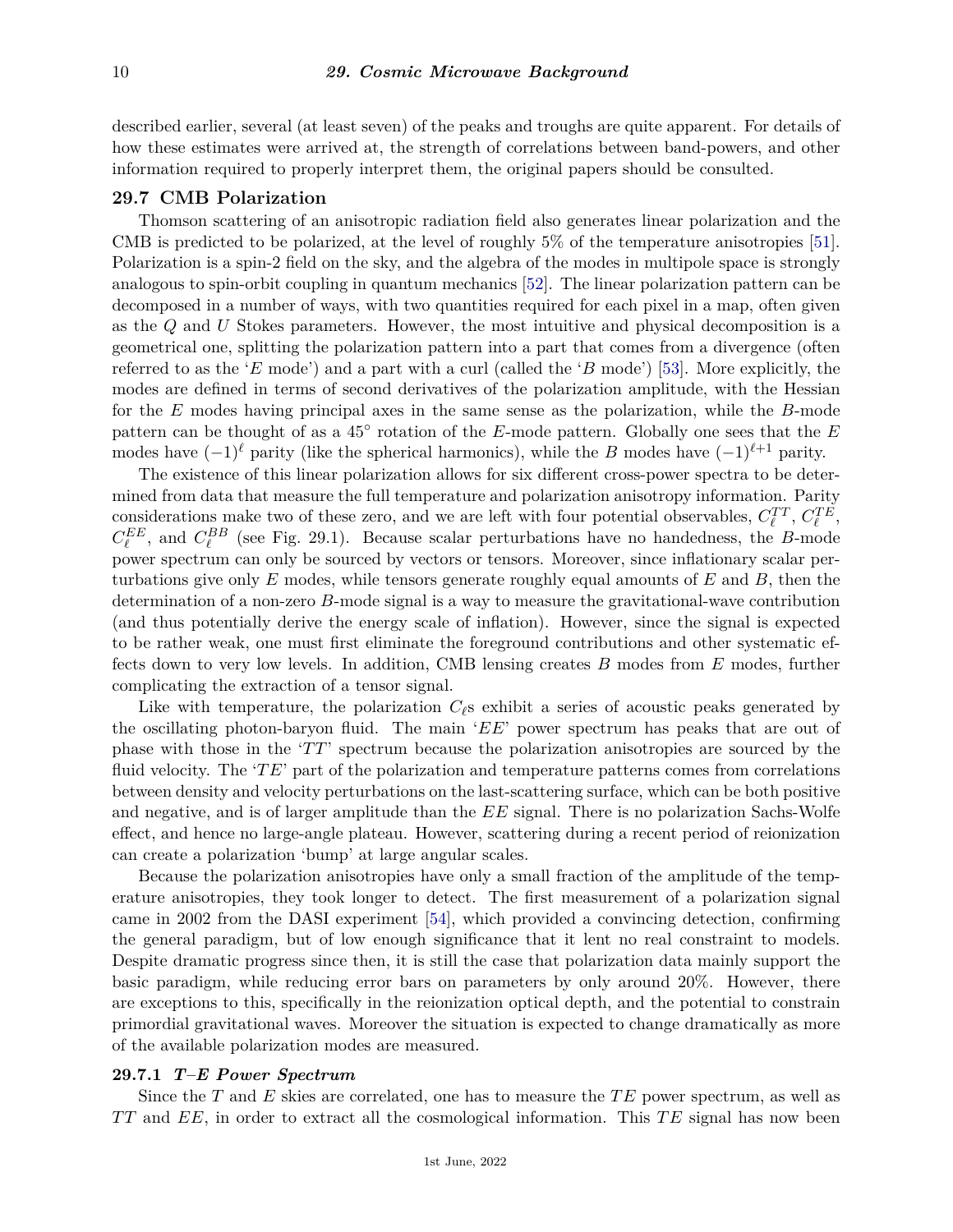

**Figure 29.3:** Cross-power spectrum band-powers of the temperature anisotropies and *E*-mode polarization signal from *Planck* (the low multipole data have been binned here), as well as *WMAP*, BICEP2/Keck, ACTPol, and SPTPol. The curve is the best fit to the *Planck* temperature, polarization, and lensing band-powers. Note that each data point is an average over a band of multipoles, and hence to compare in detail with a model one has to integrate the theoretical curve through the band.

mapped out extremely accurately by *Planck* [\[48\]](#page-21-11), and these band-powers are shown in Fig. 29.3, along with those from *WMAP* [\[55\]](#page-21-18) and BICEP2/Keck [\[56\]](#page-21-19), with ACTPol [\[57\]](#page-21-20) and SPTPol [\[58\]](#page-21-21) extending to smaller angular scales. The anti-correlation at  $\ell \approx 150$  and the peak at  $\ell \approx 300$ were the first features to become distinct, but now a whole series of oscillations is clearly seen in this power spectrum (including at least six peaks and troughs [\[10\]](#page-20-4)). The measured shape of the cross-correlation power spectrum provides supporting evidence for the general cosmological picture, as well as directly constraining the thickness of the last-scattering surface. Since the polarization anisotropies are generated in this scattering surface, the existence of correlations at angles above about a degree demonstrates that there were super-Hubble fluctuations at the recombination epoch. The sign of this correlation also confirms the adiabatic paradigm.

The overall picture of the source of CMB polarization and its oscillations has also been confirmed through tests that average the maps around both temperature hot spots and cold spots [\[59\]](#page-21-22). One sees precisely the expected patterns of radial and tangential polarization configurations, as well as the phase shift between polarization and temperature. This leaves no doubt that the oscillation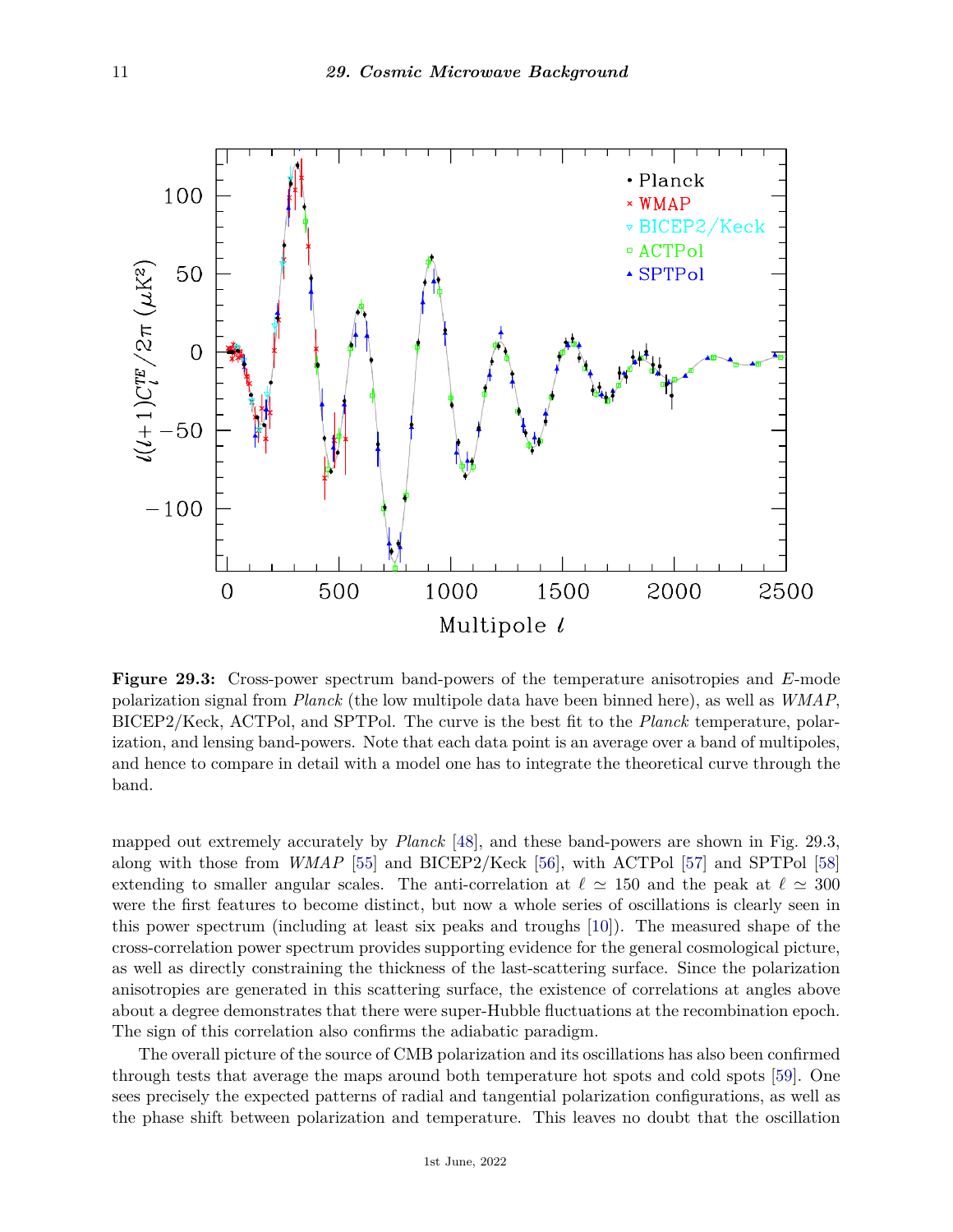

picture is the correct one and that the polarization is coming from Thomson scattering at  $z \approx 1100$ .

**Figure 29.4:** Power spectrum of *E*-mode polarization from *Planck*, together with *WMAP*, BI-CEP2/Keck, ACTPol, and SPTPol. Note that some band-powers with larger uncertainties have been omitted and that the unbinned *Planck* low- $\ell$  data have been binned here. Also plotted is the best-fit theoretical model from *Planck* temperature, polarization, and lensing data.

## **29.7.2** *E–E Power Spectrum*

Experimental band-powers for  $C_{\ell}^{EE}$  from *Planck*, WMAP, BICEP2/Keck Array [\[56\]](#page-21-19), ACT-Pol [\[57\]](#page-21-20), and SPTPol [\[58\]](#page-21-21) are shown in Fig. 29.4. Without the benefit of correlating with the temperature anisotropies (*i.e.*, measuring  $C_{\ell}^{TE}$ ), the polarization anisotropies are very weak and challenging to measure. Nevertheless, the oscillatory pattern is now well established and the data closely match the  $TT$ -derived theoretical prediction. In Fig. 29.4 one can clearly see the 'shoulder' expected at  $\ell \simeq 140$ , the first main peak at  $\ell \simeq 400$  (corresponding to the first trough in  $C_{\ell}^{TT}$ ), and the series of oscillations that is out of phase with those of the temperature anisotropy power spectrum (including four or five peaks and troughs [\[10\]](#page-20-4)).

Perhaps the most unique result from the polarization measurements is at the largest angular scales ( $\ell$  < 10) in  $C_{\ell}^{TE}$  and  $C_{\ell}^{EE}$ , where there is evidence for an excess signal (not visible in Fig. 29.4) compared to that expected from the temperature power spectrum alone. This is precisely the signal anticipated from an early period of reionization, arising from Doppler shifts during the partial scattering at  $z \, \langle z_i, \rangle$ . The amplitude of the signal indicates that the first stars, presumably the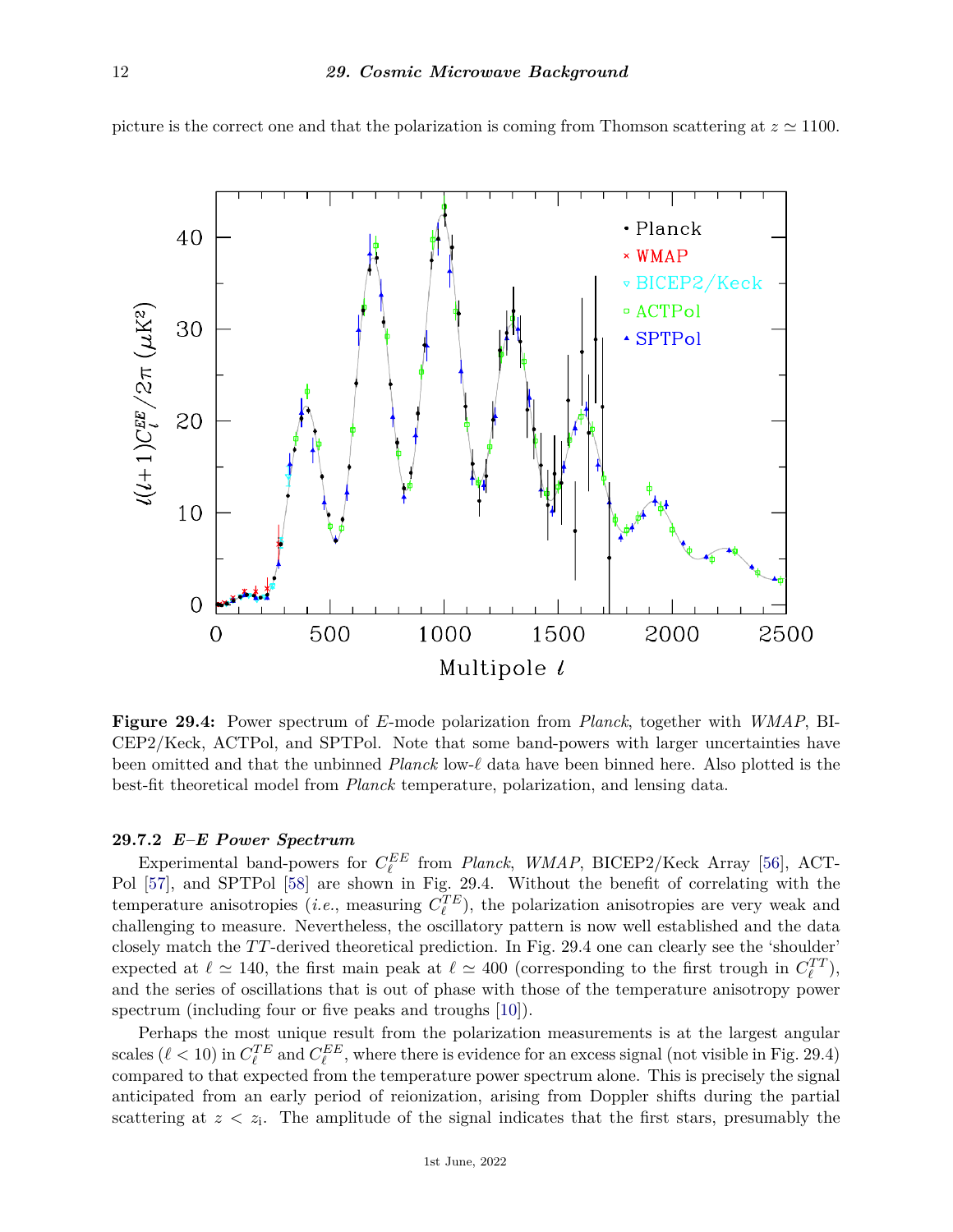source of the ionizing radiation, formed around  $z \approx 8$  (although the uncertainty is still quite large). Since this corresponds to a scattering optical depth  $\tau \simeq 0.06$ , then roughly 6% of CMB photons were re-scattered at the reionization epoch, with the other 94% last scattering at  $z \approx 1100$ . However, estimates of the amplitude of this reionization excess have come down since the first measurements by *WMAP* (indicating that this is an extremely difficult measurement to make) and the latest *Planck* results have reduced the value further [\[11,](#page-20-5) [60\]](#page-21-23).

## **29.7.3** *B–B Power Spectrum*

The expected amplitude of  $C_{\ell}^{BB}$  is very small, and so measurements of this polarization curlmode are extremely challenging. The first indication of the existence of the *BB* signal came from the detection of the expected conversion of *E* modes to *B* modes by gravitational lensing, through a correlation technique using the lensing potential and polarization measurements from SPT [\[61\]](#page-21-24). However, the real promise of *B* modes lies in the detection of primordial gravitational waves at larger scales. This tensor signature could be seen either in the 'recombination bump' at around  $\ell = 100$  (caused by an ISW effect as gravitational waves redshift away at the last-scattering epoch) or the 'reionization bump' at  $\ell \lesssim 10$  (from additional scattering at low redshifts).

Results from the BICEP2 experiment [\[62\]](#page-21-25) in 2014 suggested a detection of the primordial *B*mode signature around the recombination peak. BICEP2 mapped a small part of the CMB sky with the best sensitivity level reached at that time (below 100 nK), but at a single frequency. Higher frequency data from *Planck* indicated that much of the BICEP2 signal was due to dust within our Galaxy, and a combined analysis by the BICEP2, Keck Array, and *Planck* teams [\[63\]](#page-21-26) indicated that the data are consistent with no primordial *B* modes. The current constraint from *Planck* data alone is  $r < 0.069$  (95% at  $k = 0.05 \,\mathrm{Mpc}^{-1}$  [\[11,](#page-20-5)[60\]](#page-21-23)) using all CMB power spectra, and this limit is reduced to  $r < 0.044$  with the inclusion of BICEP2/Keck Array data [\[60,](#page-21-23) [64\]](#page-21-27). The most constraining limit is *r <* 0*.*036 from a combination of BICEP2, Keck Array, and BICEP3 data, using *WMAP* and *Planck* maps to help remove foregrounds [\[65\]](#page-21-28).

Several experiments are continuing to push down the sensitivity of *B*-mode measurements, motivated by the enormous importance of a future detection of this telltale signature of inflation (or other physics at the highest energies). A compilation of experimental results for  $C_{\ell}^{BB}$  is shown in Fig. 29.5, coming from a combination of direct estimates of the *B* modes (BICEP2/BICEP3/Keck Array [\[65\]](#page-21-28), POLARBEAR [\[66\]](#page-21-29), SPTPol [\[67\]](#page-21-30), and ACTPol [\[57\]](#page-21-20)) and indirect determinations of the lensing *B* modes based on estimating the effect of measured lensing on measured *E* modes (*Planck* [\[68\]](#page-21-31), SPT [\[61\]](#page-21-24), and ACT [\[69\]](#page-21-32)). Additional band-power estimates are expected from these and other experiments in the near future, with the Simons Observatory [\[70\]](#page-21-33), the so-called 'Stage 4' CMB project [\[71\]](#page-22-0) and the *LiteBIRD* satellite [\[72\]](#page-22-1), holding great promise for pushing down to the *r* ∼ 0.001 level.

#### **29.7.4** *φ–φ Power Spectrum*

One further CMB observable that can be measured is the gravitational lensing deflection, leading to the construction of a map of the lensing potential. The latest *Planck* results [\[73\]](#page-22-2) give a map that is detected at the  $40\sigma$  level using a minimum-variance procedure from the 4-point function of temperature and polarization data. From this, estimates can be constructed of  $C_{\ell}^{\phi\phi}$  $e^{\varphi\varphi}$ , the lensing-potential power spectrum, which is found to be consistent with predictions from the best-fit temperature and polarization model.

We can think of each sky pixel as possessing three independent quantities that can be measured, namely *T*, *E*, and  $\phi$  (and potentially *B*, if that becomes detectable). Determining the constraining power comes down to counting  $Y_{\ell m}$  modes [\[74\]](#page-22-3), as well as appreciating that some modes help to break particular parameter degeneracies. We have only scratched the surface of CMB lensing so far, and it is expected that future small-scale experiments will be able to extract more of the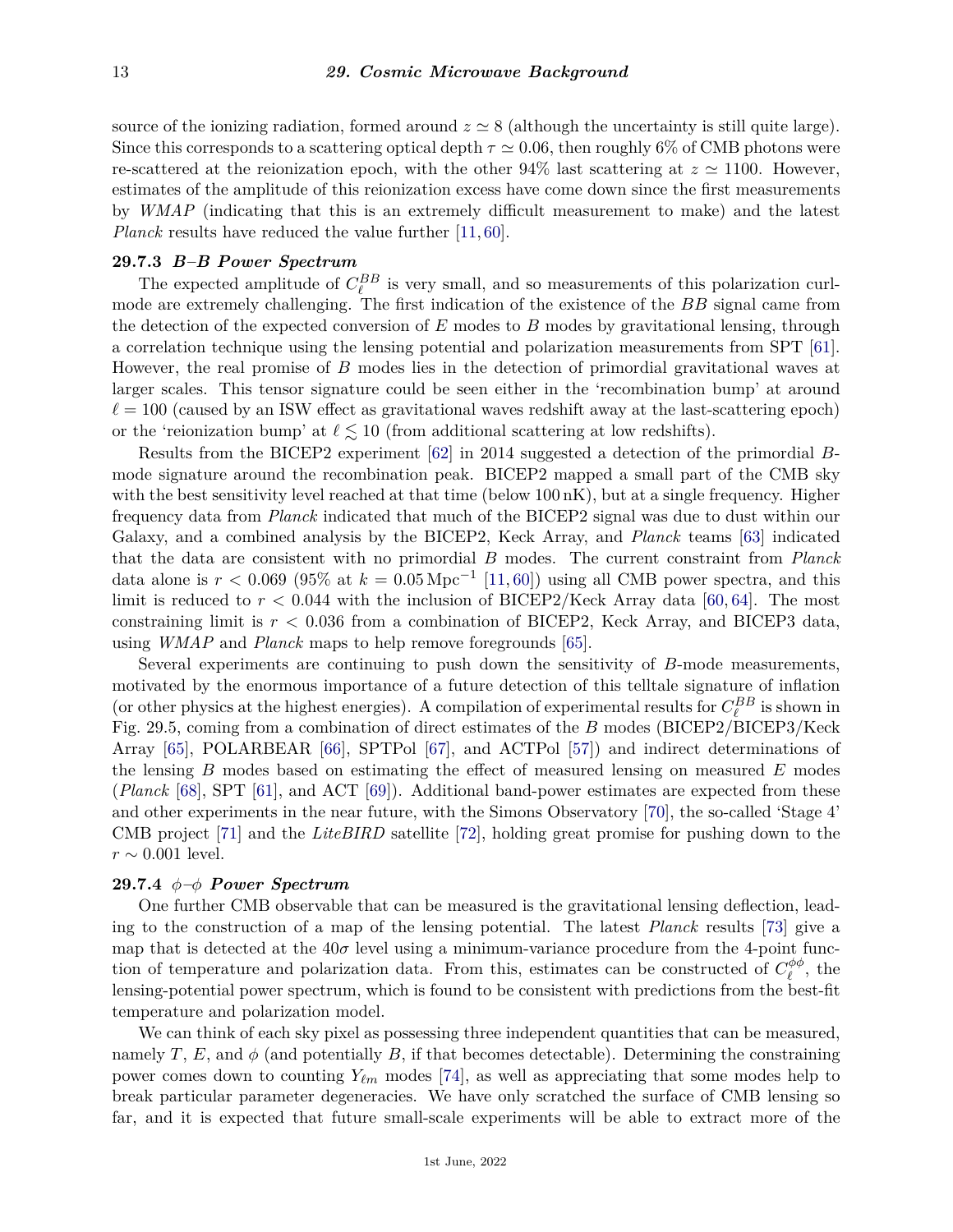

**Figure 29.5:** Power spectrum of *B*-mode polarization, including results from the BI-CEP2/BICEP3/Keck Array combined analysis, *Planck*, POLARBEAR, SPT, and ACT. Note that some of the measurements are direct estimates of *B* modes on the sky, while others are only sensitive to the lensing signal and come from combining *E*-mode and lensing potential measurements. Several earlier experiments reported upper limits, which are all off the top of this plot. A logarithmic horizontal axis is adopted here and the *<sup>y</sup>*-axis has been divided by a factor of <sup>√</sup> *`* in order to show all three theoretically expected contributions: the low- $\ell$  reionization bump; the  $\ell \approx 100$ recombination peak; and the high- $\ell$  lensing signature. The dotted line is for a tensor (primordial gravitational wave) fraction  $r = 0.05$ , simply as an example, with all other cosmological parameters set at the best *Planck*-derived values, for which model the expected lensing *B* modes have also been shown with a dashed line.

cosmological information. Further constraints can also be derived on the lower-*z* Universe by crosscorrelating CMB lensing with other cosmological tracers of large-scale structure. Additionally, small-scale lensing, combined with *E*-mode measurements, can be used to 'delens' CMB *B*-mode data, which will be important for pushing down into the  $r \lesssim 0.01$  regime [\[75\]](#page-22-4).

## **29.8 Complications**

There are a number of issues that complicate the interpretation of CMB anisotropy data (and are considered to be *signal* by many astrophysicists), some of which we sketch out below.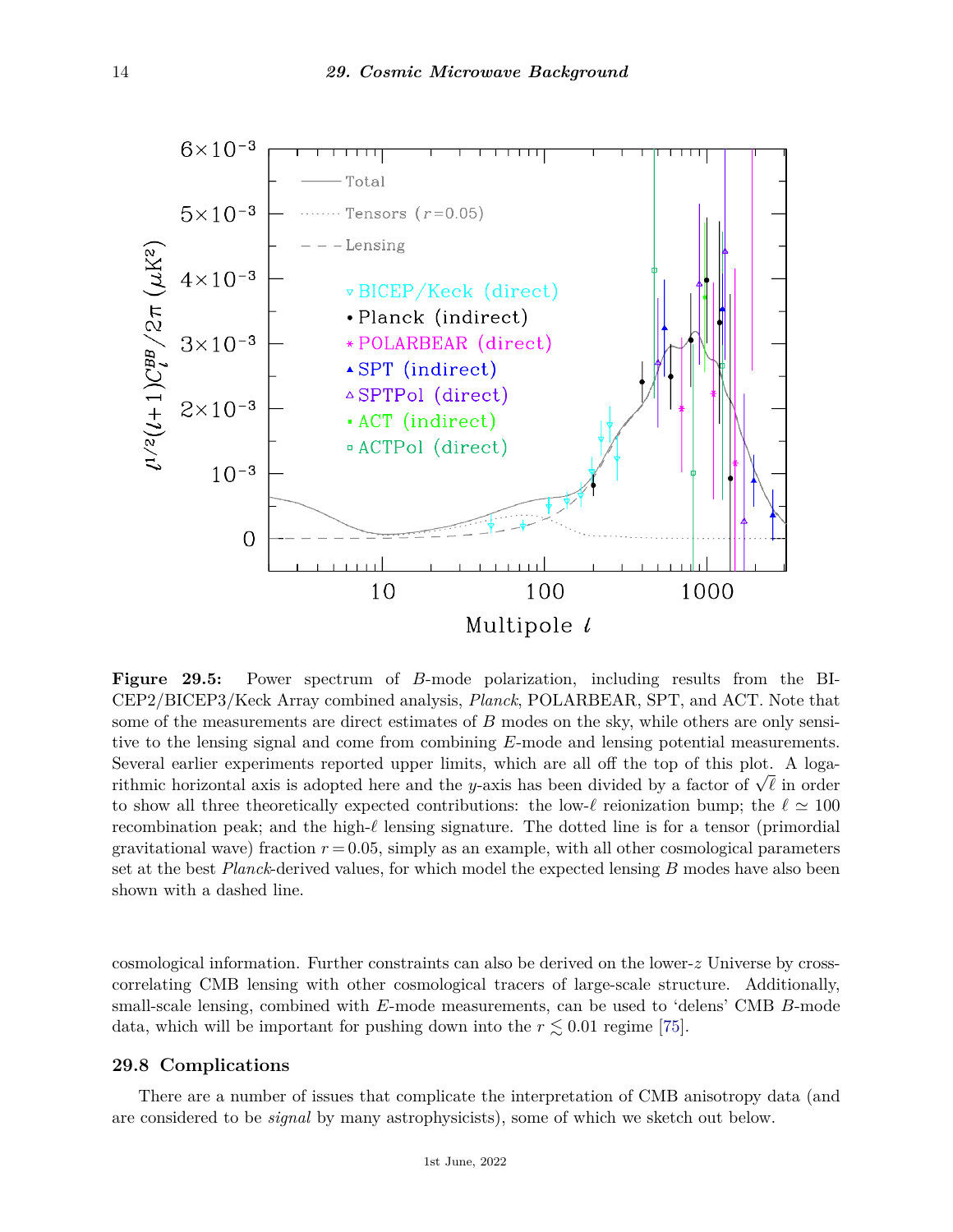### **29.8.1** *Foregrounds*

The microwave sky contains significant emission from our Galaxy and from extragalactic sources [\[76\]](#page-22-5). Fortunately, the frequency dependence of these various sources is in general substantially different from that of the CMB anisotropy signals. The combination of Galactic synchrotron, bremsstrahlung, and dust emission reaches a minimum at a frequency of roughly 100 GHz (or wavelength of about 3 mm). As one moves to greater angular resolution, the minimum moves to slightly higher frequencies, but becomes more sensitive to unresolved (point-like) sources.

At frequencies around 100 GHz, and for portions of the sky away from the Galactic plane, the foregrounds are typically 1 to 10% of the CMB anisotropies. By making observations at multiple frequencies, it is relatively straightforward to separate the various components and determine the CMB signal to the few per cent level. For greater sensitivity, it is necessary to use the spatial information and statistical properties of the foregrounds to separate them from the CMB. Furthermore, at higher *`*s it is essential to carefully model extragalactic foregrounds, particularly the clustering of infrared-emitting galaxies, which dominate the measured power spectrum as we move into the damping tail.

The foregrounds for CMB polarization follow a similar pattern to those for temperature, but are intrinsically brighter relative to CMB anisotropies. *WMAP* showed that the polarized foregrounds dominate at large angular scales, and that they must be well characterized in order to be discriminated [\[77\]](#page-22-6). *Planck* has shown that it is possible to characterize the foreground polarization signals, with synchrotron dominating at low frequencies and dust at high frequencies [\[78\]](#page-22-7). On smaller scales there are no strongly-polarized foregrounds, and hence it is in principle easier to measure foreground-free modes at high multipoles in polarization than in temperature. Although foreground contamination will no doubt become more complicated as we push down in sensitivity, making analysis more difficult, for the time being, foreground contamination is not a fundamental limit for CMB experiments.

## **29.8.2** *Secondary Anisotropies*

With increasingly precise measurements of the primary anisotropies, there is growing theoretical and observational interest in 'secondary anisotropies,' pushing experiments to higher angular resolution and sensitivity. These secondary effects arise from the processing of the CMB due to ionization history and the evolution of structure, including gravitational lensing (which was already discussed) and patchy reionization effects [\[79\]](#page-22-8). Additional information can thus be extracted about the Universe at  $z \ll 1000$ . This tends to be most effectively done through correlating CMB maps with other cosmological probes of structure. Secondary signals are also typically non-Gaussian, unlike the primary CMB anisotropies.

A secondary signal of great current interest is the Sunyaev-Zeldovich (SZ) effect [\[80\]](#page-22-9), which is Compton scattering ( $\gamma e \to \gamma' e'$ ) of the CMB photons by hot electrons in intergalactic plasma. This creates spectral distortions by transferring energy from the electrons to the photons. It is particularly important for clusters of galaxies, through which one observes a partially Comptonized spectrum, resulting in a decrement at radio wavelengths and an increment in the submillimeter.

The imprint on the CMB sky is of the form  $\Delta T/T = y f(x)$ , with the *y* parameter being the integral of Thomson optical depth times  $kT_e/m_ec^2$  through the cluster, and  $f(x)$  describing the frequency dependence. This is simply  $x \coth(x/2) - 4$  for a non-relativistic gas (the electron temperature in a cluster is typically a few keV), where the dimensionless frequency  $x \equiv h\nu/kT_{\gamma}$ . As well as this 'thermal' SZ effect, there is also a smaller 'kinetic' effect due to the bulk motion of the cluster gas, giving  $\Delta T/T \sim \tau(v/c)$ , with either sign, but having the same spectrum as the primary CMB anisotropies.

A significant advantage in finding galaxy clusters via the SZ effect is that the signal is largely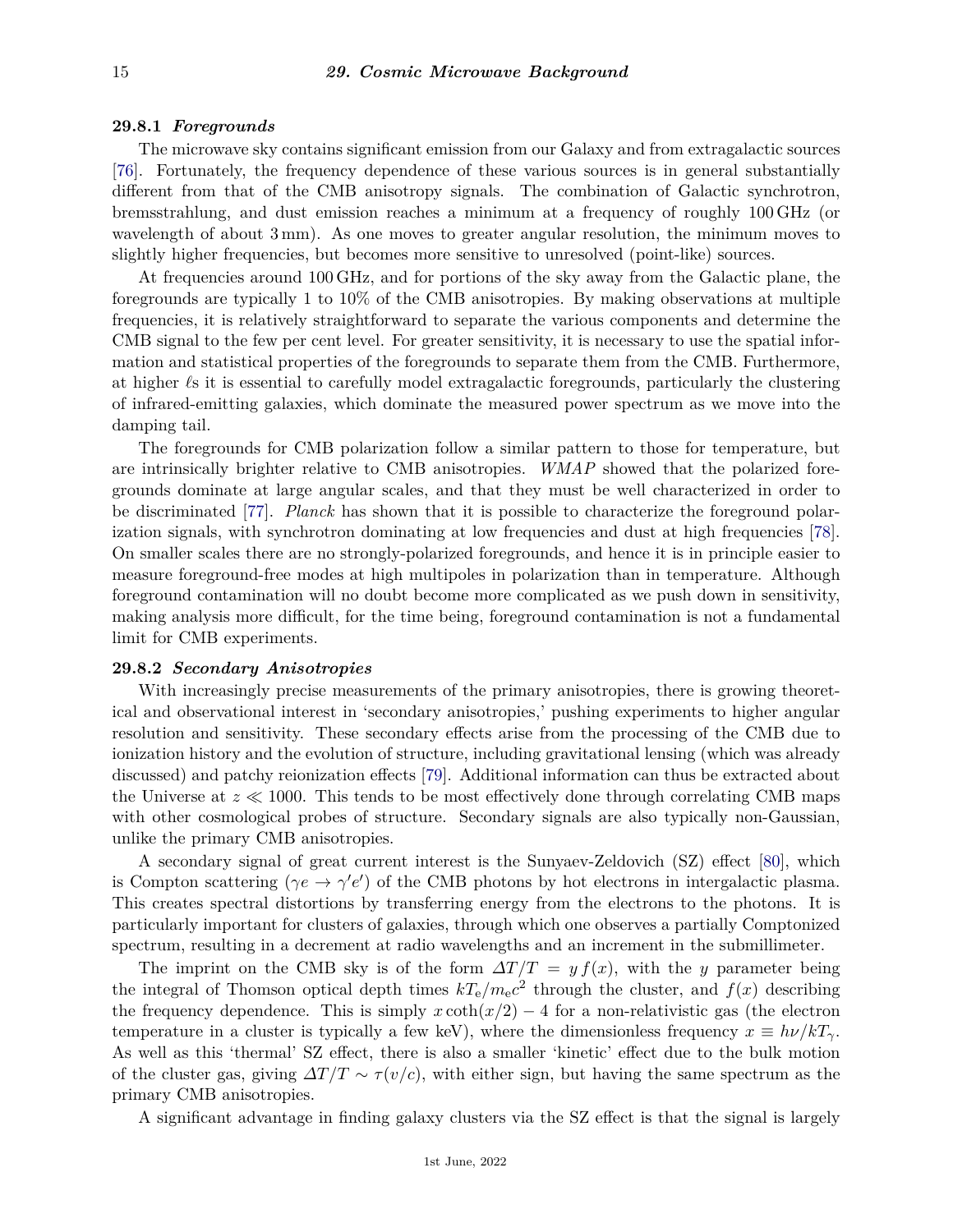independent of redshift, so in principle clusters can be found to arbitrarily large distances. The SZ effect can be used to find and study individual clusters, and to obtain estimates of the Hubble constant. There is also the potential to constrain cosmological parameters, such as the clustering amplitude  $\sigma_8$  and the equation of state of the dark energy, through counts of detected clusters as a function of redshift. The promise of the method has been realized through detections of clusters purely through the SZ effect by SPT [\[81\]](#page-22-10), ACT [\[82\]](#page-22-11), and *Planck* [\[83\]](#page-22-12). Results from *Planck* clusters [\[84\]](#page-22-13) suggest a somewhat lower value of  $\sigma_8$  than inferred from CMB anisotropies, but there are still systematic uncertainties that might encompass the difference, and a more recent analysis of SPT-detected clusters shows better agreement [\[85\]](#page-22-14). Further analysis of scaling relations among cluster properties should enable more robust cosmological constraints to be placed in future, so that we can understand whether this 'tension' might be a sign of new physics.

## **29.8.3** *Higher-order Statistics*

Although most of the CMB anisotropy information is contained in the power spectra, there will also be weak signals present in higher-order statistics. These can measure any primordial non-Gaussianity in the perturbations, as well as non-linear growth of the fluctuations on small scales and other secondary effects (plus residual foreground contamination of course). There are an infinite variety of ways in which the CMB could be non-Gaussian [\[26\]](#page-20-20); however, there is a generic form to consider for the initial conditions, where a quadratic contribution to the curvature perturbations is parameterized through a dimensionless number  $f_{\rm NL}$ . This weakly non-linear component can be constrained in several ways, the most popular being through measurements of the bispectrum (or 3-point function).

The constraints depend on the shape of the triangles in harmonic space, and it has become common to distinguish the 'local' or 'squeezed' configuration (in which one side is much smaller than the other two) from the 'equilateral' configuration. Other configurations are also relevant for specific theories, such as 'orthogonal' non-Gaussianity, which has positive correlations for  $k_1 \simeq 2k_2 \simeq 2k_3$ , and negative correlations for the equilateral configuration. The latest results from the *Planck* team [\[86\]](#page-22-15) are  $f_{\text{NL}}^{\text{local}} = 1 \pm 5$ ,  $f_{\text{NL}}^{\text{equil}} = -26 \pm 47$ , and  $f_{\text{NL}}^{\text{ortho}} = -38 \pm 24$ .

These results are consistent with zero, but are at a level that is now interesting for model predictions. The amplitude of  $f_{\rm NL}$  expected is small, so that a detection of  $f_{\rm NL} \gg 1$  would rule out all single-field, slow-roll inflationary models. It is still possible to improve upon these *Planck* results, and it certainly seems feasible that a measurement of primordial non-Gaussianity may yet be within reach. *Non*-primordial detections of non-Gaussianity from expected signatures have already been made. For example, the bispectrum and trispectrum contain evidence of gravitational lensing, the ISW effect, and Doppler boosting. For now the primordial signal is elusive, but should it be detected, then detailed measurements of non-Gaussianity will become a unique probe of inflationary-era physics. Because of that, much effort continues to be devoted to honing predictions and measurement techniques, with the expectation that we will need to go beyond the CMB (*e.g.*, 3D galaxy surveys) to dramatically improve the constraints.

#### **29.8.4** *Anomalies*

Several features seen in the *Planck* data [\[29,](#page-20-23) [59,](#page-21-22) [87\]](#page-22-16) confirm those found earlier with *WMAP* [\[28\]](#page-20-22), showing mild deviations from a simple description of the sky; these are often referred to as 'anomalies.' One such feature is the lack of power in the multipole range  $\ell \approx 20{\text -}30$  [\[11,](#page-20-5) [48\]](#page-21-11). Other examples involve the breaking of statistical anisotropy, caused by alignment of the lowest multipoles, as well as a somewhat excessive cold spot and a power asymmetry between hemispheres. No such feature is significant at more than the roughly 3*σ* level, and the importance of '*a posteriori*' statistics here has been emphasized by many authors. Since these effects are at large angular scales, where cosmic variance dominates, the results will not increase in significance with more data, although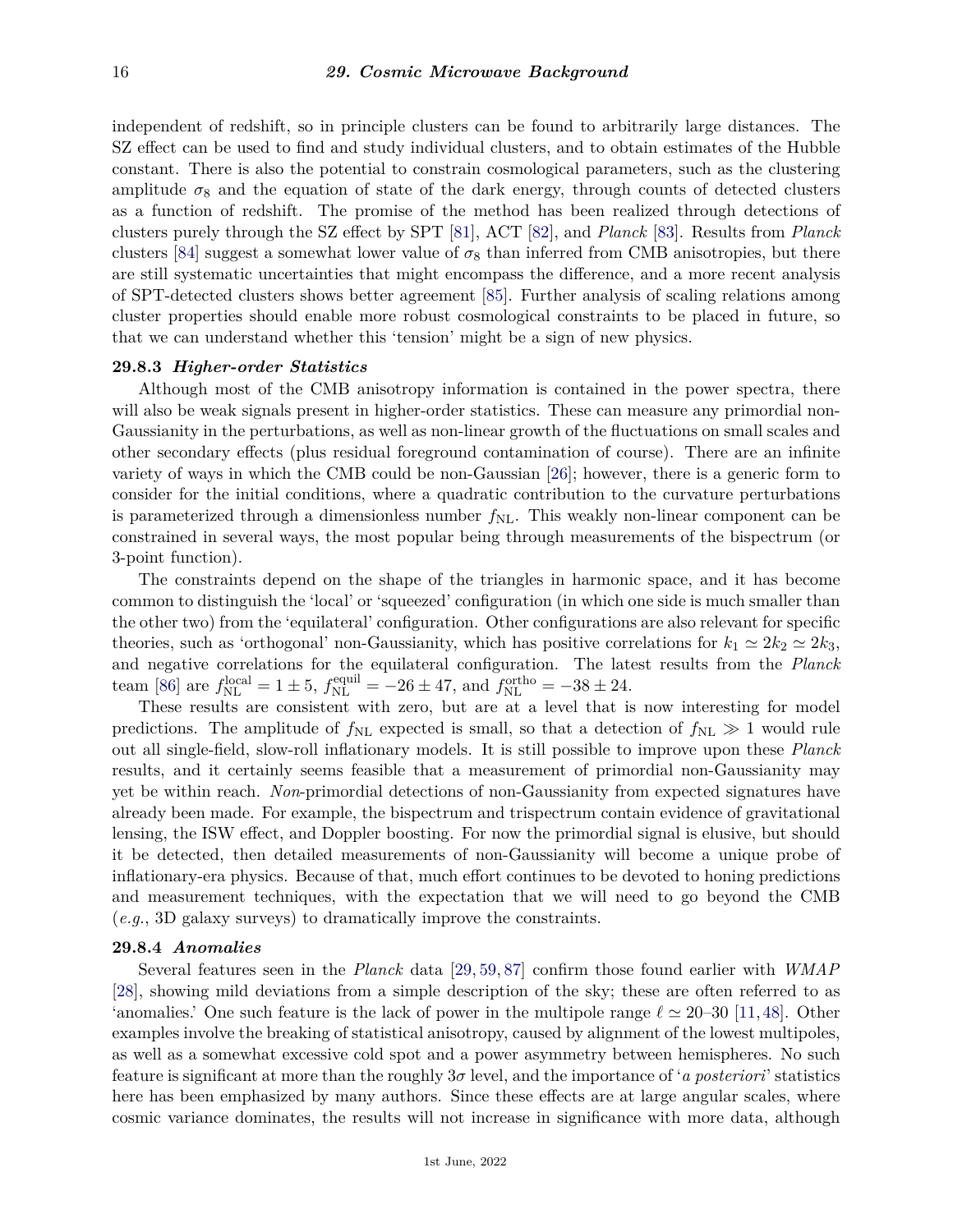there is the potential for more sensitive polarization measurements to provide independent tests.

## **29.9 Constraints on Cosmological Parameters**

The most striking outcome of the last couple of decades of experimental results is that the standard cosmological paradigm continues to be in very good shape. A large amount of highprecision data on the power spectrum is adequately fit with fewer than 10 free parameters (and only six need non-trivial values). The framework is that of FRW models, which have nearly flat geometry, containing dark matter and dark energy, and with adiabatic perturbations having close to scale-invariant initial conditions.

Within this basic picture, the values of the cosmological parameters can be constrained. Of course, more stringent bounds can be placed on models that cover a restricted parameter space, *e.g.*, assuming that  $\Omega_{\text{tot}} = 1$  or  $r = 0$ . More generally, the constraints depend upon the adopted prior probability distributions, even if they are implicit, for example by restricting the parameter freedom or their ranges (particularly where likelihoods peak near the boundaries), or by using different choices of other data in combination with the CMB. As the data become even more precise, these considerations will be less important, but for now we caution that restrictions on model space and choice of non-CMB data sets and priors need to be kept in mind when adopting specific parameter values and uncertainties.

There are some combinations of parameters that fit the CMB anisotropies almost equivalently. For example, there is a nearly exact geometric degeneracy, where any combination of  $\Omega_{\rm m}$  and  $\Omega_{\Lambda}$ that provides the same angular-diameter distance to last scattering will give nearly identical  $C_{\ell}$ s. There are also other less exact degeneracies among the parameters. Such degeneracies can be broken when using the CMB results in combination with other cosmological data sets. Particularly useful are complementary constraints from baryon acoustic oscillations, galaxy clustering, the abundance of galaxy clusters, weak gravitational lensing measurements, and Type Ia supernova distances. For an overview of some of these other cosmological constraints, see The Cosmological Parameters— Sec. 25 of this *Review*.

Within the context of a 6-parameter family of models (which fixes  $\Omega_{\text{tot}} = 1$ ,  $dn_{\text{s}}/d\ln k = 0$ ,  $r = 0$ , and  $w = -1$ ) the *Planck* results for *TT*, together with *TE*, *EE*, and CMB lensing, yield [\[11\]](#page-20-5):  $\ln(10^{10}A_{\rm s}) = 3.044 \pm 0.014; n_{\rm s} = 0.965 \pm 0.004; \Omega_{\rm b}h^2 = 0.02237 \pm 0.00015; \Omega_{\rm c}h^2 = 0.1200 \pm 0.0012;$  $100\theta_* = 1.04092 \pm 0.00031$ ; and  $\tau = 0.054 \pm 0.007$ . Other parameters can be derived from this basic set, including  $h = 0.674 \pm 0.005$ ,  $\Omega_{\Lambda} = 0.685 \pm 0.007$  (= 1 –  $\Omega_{\rm m}$ ) and  $\sigma_8 = 0.811 \pm 0.006$ . Somewhat different (although consistent) values are obtained using other data combinations, such as including BAO, supernova, *H*0, or weak-lensing constraints (see Sec. 25 of this *Review*). However, the results quoted above are currently the best available from CMB data alone.

The standard cosmological model still fits the data well, with the error bars on the parameters continuing to shrink. Improved measurement of higher acoustic peaks has dramatically reduced the uncertainty in the  $\theta_*$  parameter, which is now detected at  $> 3000\sigma$ . The evidence for  $n_s < 1$  is now at the 8*σ* level from *Planck* data alone. The value of the reionization optical depth has decreased compared with earlier estimates; it is convincingly detected, but still not at very high significance.

Constraints can also be placed on parameters beyond the basic six, particularly when including other astrophysical data sets. Relaxing the flatness assumption, the constraint on  $\Omega_{\text{tot}}$  is 1.011  $\pm$ 0*.*006. Note that for *h*, the CMB data alone provide only a very weak constraint if spatial flatness is not assumed. However, with the addition of other data (particularly powerful in this context being a compilation of BAO measurements; see Sec. 25 of this *Review*), the constraints on the Hubble constant and curvature improve considerably, leading to  $\Omega_{\text{tot}} = 0.9993 \pm 0.0019$  [\[11\]](#page-20-5).

For  $\Omega_{\rm b}h^2$  the CMB-derived value is generally consistent with completely independent constraints from Big Bang nucleosynthesis (see Sec. 24 of this *Review*). Related are constraints on additional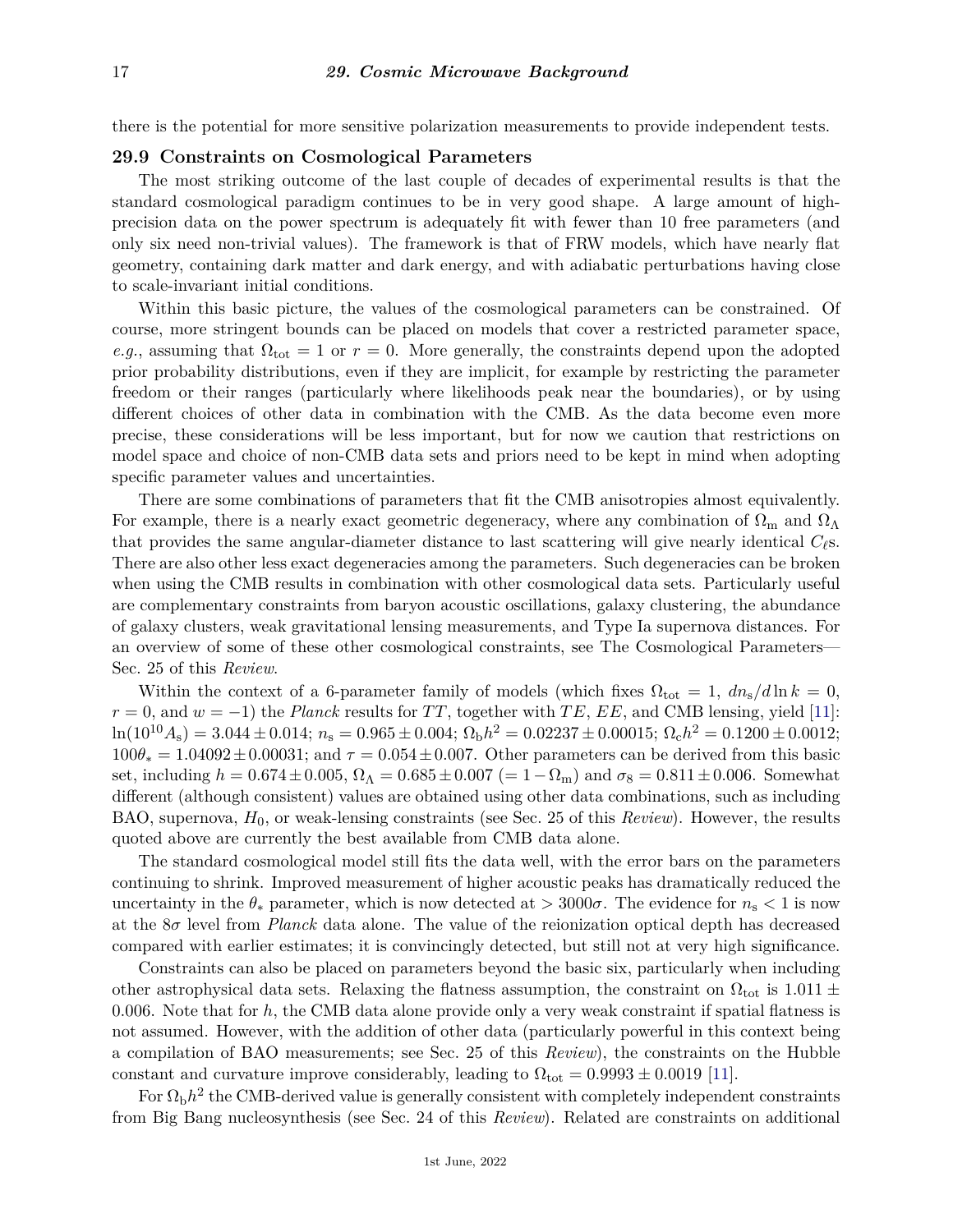neutrino-like relativistic degrees of freedom, which lead to  $N_{\text{eff}} = 2.99 \pm 0.17$  (including BAO), *i.e.*, no evidence for extra neutrino species.

The best published limit on the tensor-to-scalar ratio is  $r < 0.036$  (measured at  $k = 0.05 \,\mathrm{Mpc}^{-1}$ ) from BICEP/Keck Array [\[65\]](#page-21-28). The detailed limit will depend on how the slope *n*<sup>t</sup> is restricted and whether  $dn_s/d\ln k \neq 0$  is allowed. The joint constraints on  $n_s$  and  $r$  allow specific inflationary mod-els to be tested [\[30,](#page-20-24)[88\]](#page-22-17). Looking at the  $(n_s, r)$  plane, this means that  $m^2\phi^2$  (mass-term quadratic) inflation is disfavored by the data, as well as  $\lambda \phi^4$  (self-coupled) inflation.

The addition of the dark-energy equation of state *w* adds the partial degeneracy of being able to fit a ridge in (*w, h*) space, extending to low values of both parameters. This degeneracy is broken when the CMB is used in combination with other data sets, *e.g.*, adding a compilation of BAO and supernova data gives  $w = -1.028 \pm 0.031$ . Constraints can also be placed on more general dark energy and modified-gravity models [\[89\]](#page-22-18). However, when extending the search space, one needs to be careful not to over-interpret some tensions between data sets as evidence for new physics.

For the reionization optical depth, a reanalysis of *Planck* data in 2016 resulted in a reduction in the value of  $\tau$ , with the tightest result giving  $\tau = 0.055 \pm 0.009$ , and the newest analysis gives similar numbers. This corresponds to  $z_i = 7.8$ –8.8 (depending on the functional form of the reionization history), with an uncertainty of  $\pm 0.9$  [\[90\]](#page-22-19). This redshift is only slightly higher that that suggested from studies of absorption lines in high-*z* quasar spectra [\[91\]](#page-22-20) and Ly  $\alpha$ -emitting galaxies [\[92\]](#page-22-21), perhaps hinting that the process of reionization was not as complex as previously suspected. The important constraint provided by CMB polarization, in combination with astrophysical measurements, thus allows us to investigate how the first stars formed and brought about the end of the cosmic dark ages.

#### **29.10 Particle Physics Constraints**

CMB data place limits on parameters that are directly relevant for particle physics models. For example, there is a limit on the sum of the masses of the neutrinos,  $\Sigma m_{\nu} < 0.12 \text{ eV}$  (95%) [\[11\]](#page-20-5) coming from *Planck* together with BAO measurements (although limits are weaker when considering both  $N_{\text{eff}}$  and  $\Sigma m_{\nu}$  as free parameters). This assumes the usual number density of fermions, which decoupled when they were relativistic. The limit is tantalizingly only a factor of a few higher than the minimum value coming from neutrino mixing experiments (see Neutrino Mixings—Secs. 14 and 26). As well as being an indirect probe of the neutrino background, *Planck* data also require that the neutrino background has perturbations, *i.e.*, that it possesses a sound speed  $c_s^2 \simeq 1/3$ , as expected [\[9\]](#page-20-3).

The current suite of data suggests that *n*<sup>s</sup> *<* 1, with a best-fitting value about 0.035 below unity. This is already quite constraining for inflationary models, particularly along with *r* limits. There is no current evidence for running of the spectral index, with  $dn_s/d\ln k = -0.004 \pm 0.007$  from *Planck* alone [\[11\]](#page-20-5) (with a similar value when BAO data are included), although this is less of a constraint on models. Similarly, primordial non-Gaussianity is being probed to interesting levels, although tests of simple inflationary models will only come with significant reductions in uncertainty.

The large-angle anomalies, such as the hemispheric modulation of power and the dip in power at  $\ell \approx 20$ –30, have the potential to be hints of new physics. Such effects might be expected in a Universe that has a large-scale power cut-off, or anisotropy in the initial power spectrum, or is topologically non-trivial. However, cosmic variance and *a posteriori* statistics limit the significance of these anomalies, absent the existence of a model that naturally yields some of these features (and ideally also predicting other phenomena that can be tested).

Constraints on 'cosmic birefringence' (*i.e.*, rotation of the plane of CMB polarization that generates non-zero *T B* and *EB* power) can be used to place limits on theories involving parity violation, Lorentz violation, or axion-photon mixing [\[93\]](#page-22-22).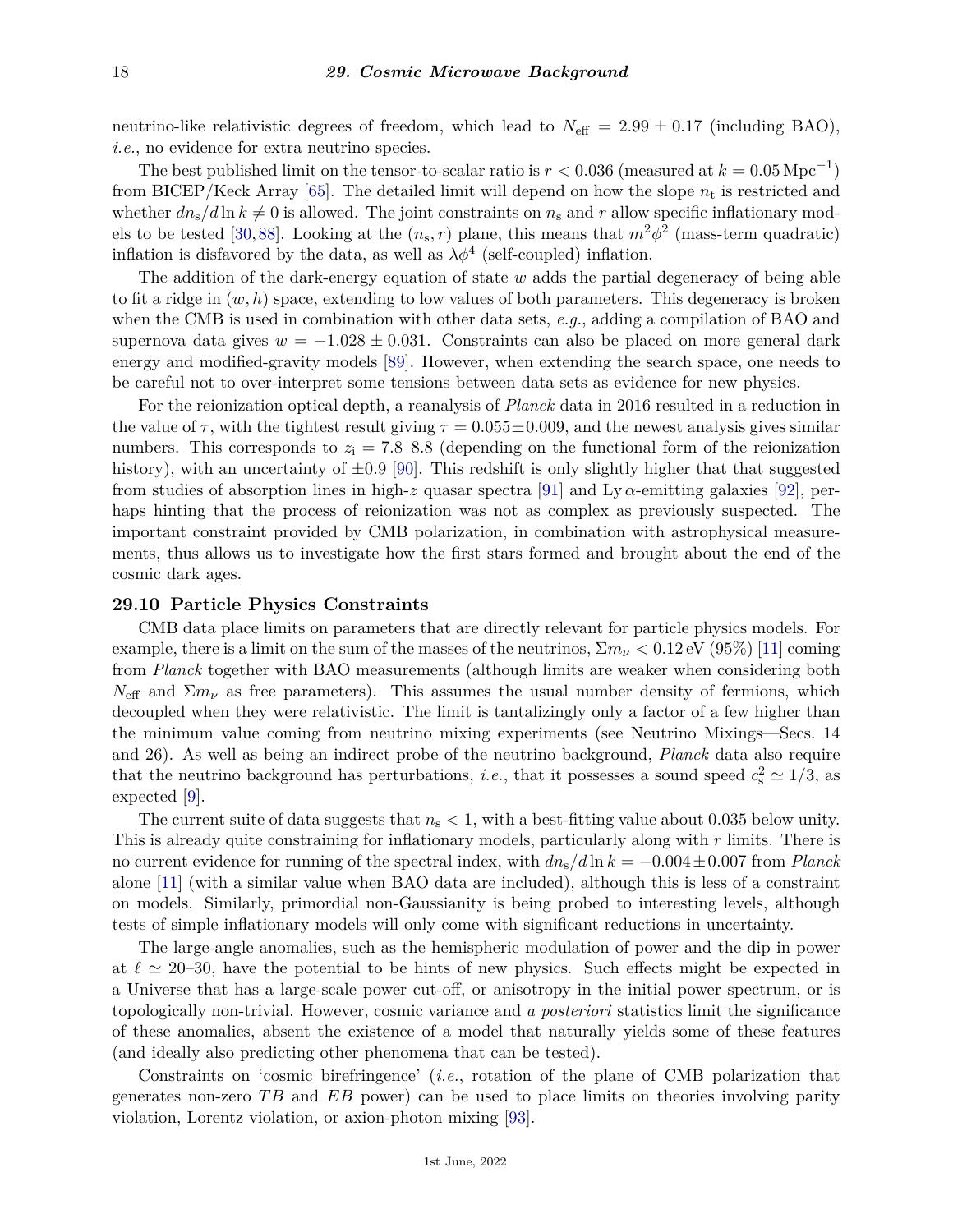It is possible to place limits on additional areas of physics [\[94\]](#page-22-23), for example annihilating dark matter [\[9,9\]](#page-20-3), primordial magnetic fields [\[95\]](#page-22-24), and time variation of the fine-structure constant [\[96\]](#page-22-25), as well as the neutrino chemical potential, a contribution of warm dark matter, topological defects, or physics beyond general relativity. Further particle physics constraints will follow as the smallerscale and polarization measurements continue to improve.

The CMB anisotropy measurements precisely pin down physics at the time of last-scattering, and so any change of physics can be constrained if it affects the relevant energies or timescales. Future, higher sensitivity measurements of the CMB frequency spectrum will push the constraints back to cover energy injection at much earlier times ( $\sim 1$  year). Comparison of CMB and BBN observables extend these constraints to timescales of order seconds, and energies in the MeV range. And to the extent that inflation provides an effective description of the generation of perturbations, the inflationary observables may constrain physics at GUT-type energy scales.

More generally, careful measurement of the CMB power spectra and non-Gaussianity can in principle put constraints on physics at the highest energies, including ideas of string theory, extra dimensions, colliding branes, *etc*. At the moment any calculation of predictions appears to be far from definitive. However, there is a great deal of activity on implications of string theory for the early Universe, and hence a chance that there might be observational implications for specific scenarios.

## **29.11 Fundamental Lessons**

More important than the precise values of parameters is what we have learned about the general features that describe our observable Universe. Beyond the basic hot Big Bang picture, the CMB has taught us that:

- the (observable) Universe is very close to isotropic;
- the Universe recombined at *z* ∼ 1000 and started to become ionized again at *z* ∼ 10;
- the geometry of the Universe is close to flat;
- both dark matter and dark energy are required;
- gravitational instability is sufficient to grow all of the observed large structures in the Universe;
- topological defects were not important for structure formation;
- there were 'synchronized' super-Hubble modes generated in the early Universe;
- the initial perturbations were predominantly adiabatic in nature;
- the primordial perturbation spectrum has a slightly red tilt;
- the perturbations had close to Gaussian (*i.e.*, maximally random) initial conditions.

These features form the basis of the cosmological standard model, ΛCDM, for which it is tempting to make an analogy with the Standard Model of particle physics (see earlier Sections of this *Review*). The cosmological model is much further from any underlying 'fundamental theory,' which might ultimately provide the values of the parameters from first principles. Nevertheless, any genuinely complete 'theory of everything' must include an explanation for the values of these cosmological parameters in addition to the parameters of the Standard Model of particle physics.

## **29.12 Future Directions**

Given the significant progress in measuring the CMB sky, which has been instrumental in tying down the cosmological model, what can we anticipate for the future? There will be a steady improvement in the precision and confidence with which we can determine the appropriate cosmological parameters. Ground-based experiments operating at smaller angular scales will continue to place tighter constraints on the damping tail, lensing, and cross-correlations. New polarization experiments at small scales will probe further into the damping tail, without the limitation of ex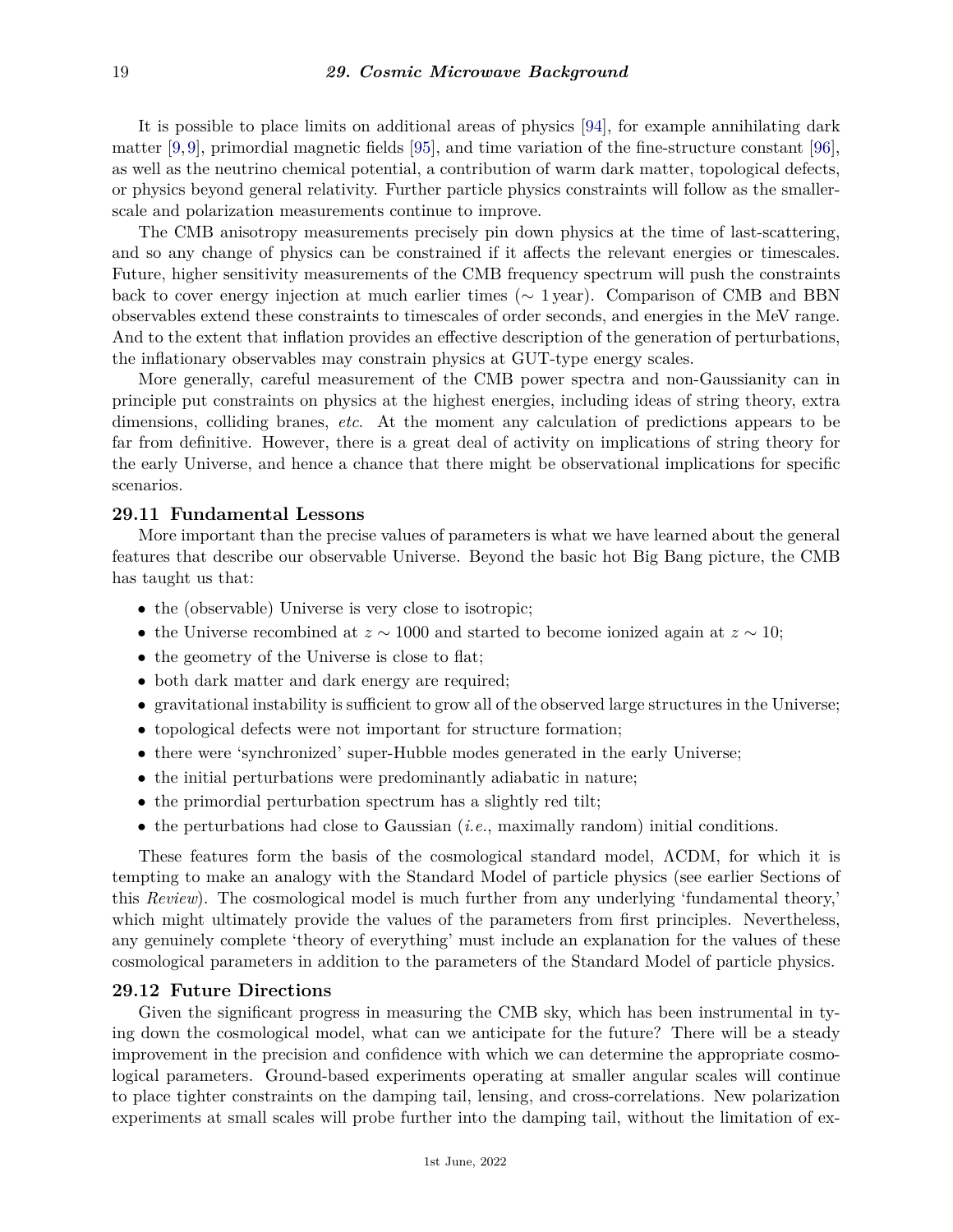tragalactic foregrounds. And polarization experiments at large angular scales will push down the limits on primordial *B* modes.

*Planck*, the third generation CMB satellite mission, was launched in May 2009, and produced a large number of papers, including a set of cosmological studies based on the first two full surveys of the sky (accompanied by a public release of data products) in 2013, a further series coming from analysis of the full mission data release in 2015 (eight surveys for the Low Frequency Instrument and five surveys for the High Frequency Instrument), and a third series derived from a final analysis of the 2018 data release, including full constraints from polarization data. *Planck* data currently dominate constraints on models (but that situation will change soon).

A set of cosmological parameters is now known to percent-level accuracy, and that may seem sufficient for many people. However, we should certainly demand more of measurements that describe *the entire observable Universe!* Hence a lot of activity in the coming years will continue to focus on determining those parameters with increasing precision. This necessarily includes testing for consistency among different predictions of the cosmological Standard Model, and searching for signals that might require additional physics.

A second area of focus will be the smaller-scale anisotropies and 'secondary effects.' There is a great deal of information about structure formation at  $z \ll 1000$  encoded in the CMB sky. This may involve higher-order statistics and cross-correlations with other large-scale structure tracers, as well as spectral signatures, with many experiments targeting the galaxy cluster SZ effect. The current status of CMB lensing is similar (in terms of total signal-to-noise) to the quality of the first CMB anisotropy measurements by *COBE*, and thus we can expect that experimental probes of lensing will improve dramatically in the coming years. All of these investigations can provide constraints on the dark-energy equation of state, for example, which is a major area of focus for several future cosmological surveys at optical wavelengths. CMB lensing also promises to yield a measurement of the sum of the neutrino masses.

A third direction is increasingly sensitive searches for specific signatures of physics at the highest energies. The most promising of these may be the primordial gravitational wave signals in  $C_{\ell}^{BB}$ , which could be a probe of the  $\sim 10^{16} \text{ GeV}$  energy range. There are several ground- and balloonbased experiments underway that are designed to search for the polarization *B* modes. Additionally, non-Gaussianity holds the promise of constraining models beyond single-field slow-roll inflation.

Anisotropies in the CMB have proven to be the premier probe of cosmology and the early Universe. Theoretically the CMB involves well-understood physics in the linear regime, and is under very good calculational control. A substantial and improving set of observational data now exists. Systematics appear to be under control and are not currently a limiting factor. And so for the next several years we can expect an increasing amount of cosmological information to be gleaned from CMB anisotropies, with the prospect also of some genuine surprises.

## <span id="page-19-0"></span>*References*

- [1] A. A. Penzias and R. W. Wilson, [Astrophys. J.](http://doi.org/10.1086/148307) **142**[, 419](http://doi.org/10.1086/148307) (1965); R. H. Dicke *et al.*, [Astrophys.](http://doi.org/10.1086/148306) [J.](http://doi.org/10.1086/148306) **142**[, 414](http://doi.org/10.1086/148306) (1965).
- <span id="page-19-1"></span>[2] M. White, D. Scott and J. Silk, [Ann. Rev. Astron. Astrophys.](http://doi.org/10.1146/annurev.astro.32.1.319) **32**[, 319](http://doi.org/10.1146/annurev.astro.32.1.319) (1994); W. Hu and S. Dodelson, [Ann. Rev. Astron. Astrophys.](http://doi.org/10.1146/annurev.astro.40.060401.093926) **40**[, 171](http://doi.org/10.1146/annurev.astro.40.060401.093926) (2002), [\[arXiv:astro-ph/0110414\];](https://arxiv.org/abs/astro-ph/0110414) A. Challinor and H. Peiris, in M. Novello and S. Perez, editors, "American Institute of Physics Conference Series," volume 1132, 86–140 (2009), [\[arXiv:0903.5158\].](https://arxiv.org/abs/0903.5158)
- <span id="page-19-2"></span>[3] G. F. Smoot *et al.*, [Astrophys. J. Lett.](http://doi.org/10.1086/186504) **396**[, L1](http://doi.org/10.1086/186504) (1992).
- <span id="page-19-4"></span><span id="page-19-3"></span>[4] C. L. Bennett *et al.*, [Astrophys. J. Supp.](http://doi.org/10.1086/377253) **[148](http://doi.org/10.1086/377253)**, 1 (2003), [\[arXiv:astro-ph/0302207\].](https://arxiv.org/abs/astro-ph/0302207)
- [5] G. Hinshaw *et al.*, [Astrophys. J. Supp.](http://doi.org/10.1088/0067-0049/208/2/19) **[208](http://doi.org/10.1088/0067-0049/208/2/19)**, 19 (2013).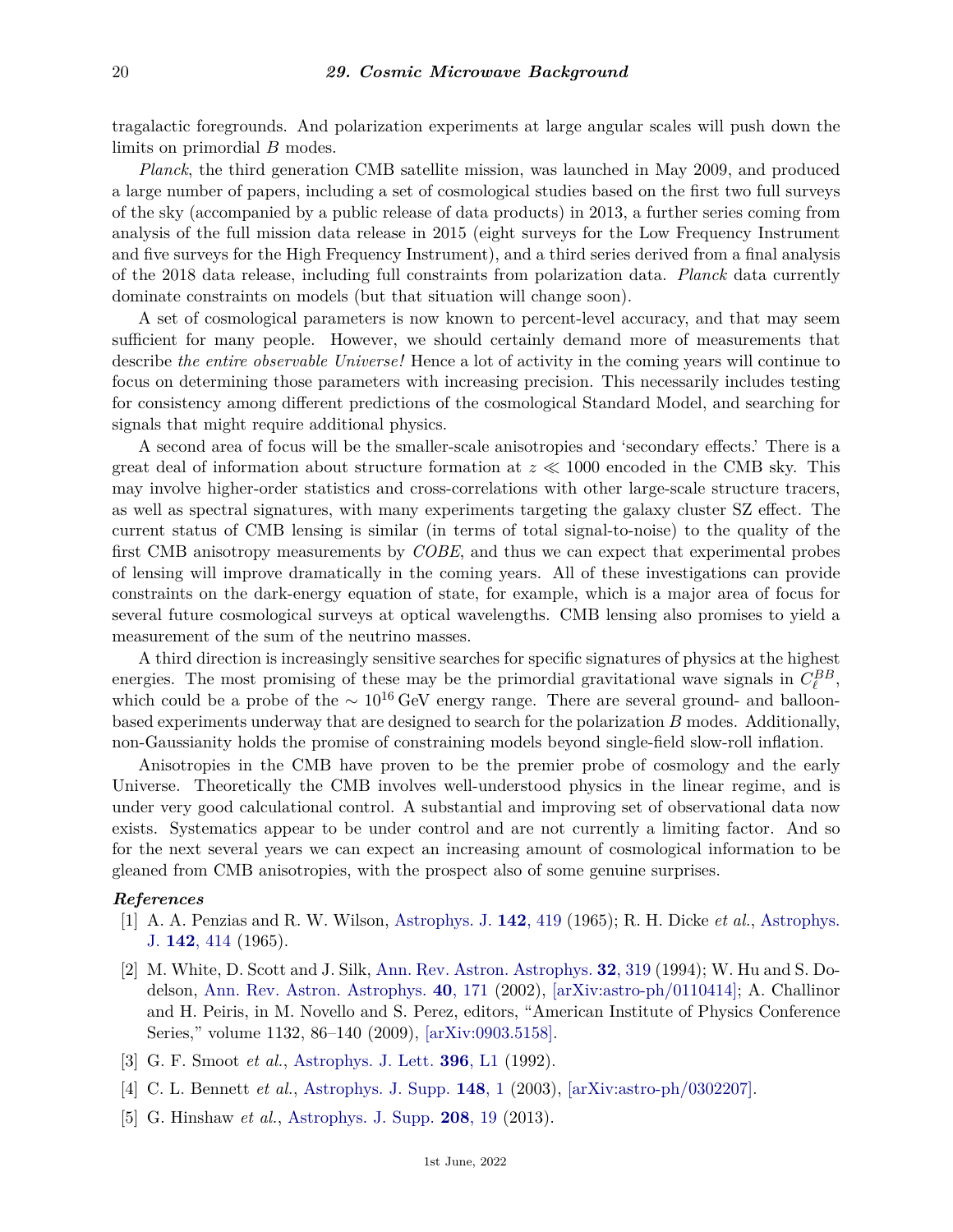- <span id="page-20-0"></span>[6] Planck Collab. 2013 Results XVI, [Astron. Astrophys.](http://doi.org/10.1051/0004-6361/201321591) **571**[, A16](http://doi.org/10.1051/0004-6361/201321591) (2014).
- <span id="page-20-1"></span>[7] J. A. Tauber *et al.*, [Astron. Astrophys.](http://doi.org/10.1051/0004-6361/200912983) **520**[, A1](http://doi.org/10.1051/0004-6361/200912983) (2010); Planck Collab. 2013 Results I, [Astron.](http://doi.org/10.1051/0004-6361/201321529) [Astrophys.](http://doi.org/10.1051/0004-6361/201321529) **571**[, A1](http://doi.org/10.1051/0004-6361/201321529) (2014), [\[arXiv:1303.5062\].](https://arxiv.org/abs/1303.5062)
- <span id="page-20-3"></span><span id="page-20-2"></span>[8] Planck Collab. 2015 Results I, [Astron. Astrophys.](http://doi.org/10.1051/0004-6361/201527101) **594**[, A1](http://doi.org/10.1051/0004-6361/201527101) (2016), [\[arXiv:1502.01582\].](https://arxiv.org/abs/1502.01582)
- [9] Planck Collab. 2015 Results XIII, [Astron. Astrophys.](http://doi.org/10.1051/0004-6361/201525830) **594**[, A13](http://doi.org/10.1051/0004-6361/201525830) (2016), [\[arXiv:1502.01589\].](https://arxiv.org/abs/1502.01589)
- <span id="page-20-5"></span><span id="page-20-4"></span>[10] Planck Collab. 2018 Results I, [Astron. Astrophys.](http://doi.org/10.1051/0004-6361/201833880) **641**[, A1](http://doi.org/10.1051/0004-6361/201833880) (2020), [\[arXiv:1807.06205\].](https://arxiv.org/abs/1807.06205)
- [11] Planck Collab. 2018 Results VI, [Astron. Astrophys.](http://doi.org/10.1051/0004-6361/201833910) **641**[, A6](http://doi.org/10.1051/0004-6361/201833910) (2020), [\[arXiv:1807.06209\].](https://arxiv.org/abs/1807.06209)
- <span id="page-20-6"></span>[12] D. S. Swetz *et al.*, [Astrophys. J. Supp.](http://doi.org/10.1088/0067-0049/194/2/41) **[194](http://doi.org/10.1088/0067-0049/194/2/41)**, 41 (2011), [\[arXiv:1007.0290\].](https://arxiv.org/abs/1007.0290)
- <span id="page-20-7"></span>[13] J. E. Carlstrom *et al.*, [Proc. Astron. Soc. Pacific](http://doi.org/10.1086/659879) **123**[, 568](http://doi.org/10.1086/659879) (2011), [\[arXiv:0907.4445\].](https://arxiv.org/abs/0907.4445)
- <span id="page-20-8"></span>[14] P. Noterdaeme *et al.*, [Astron. Astrophys.](http://doi.org/10.1051/0004-6361/201016140) **526**[, L7](http://doi.org/10.1051/0004-6361/201016140) (2011), [\[arXiv:1012.3164\];](https://arxiv.org/abs/1012.3164) S. Muller *et al.*, [Astron. Astrophys.](http://doi.org/10.1051/0004-6361/201220613) **551**[, A109](http://doi.org/10.1051/0004-6361/201220613) (2013), [\[arXiv:1212.5456\].](https://arxiv.org/abs/1212.5456)
- <span id="page-20-9"></span>[15] D. J. Fixsen *et al.*, [Astrophys. J.](http://doi.org/10.1088/0004-637X/734/1/5) **[734](http://doi.org/10.1088/0004-637X/734/1/5)**, 5 (2011), [\[arXiv:0901.0555\].](https://arxiv.org/abs/0901.0555)
- <span id="page-20-10"></span>[16] J. Singal *et al.*, [Proc. Astron. Soc. Pacific](http://doi.org/10.1088/1538-3873/aaa6b0) **130**[, 985, 036001](http://doi.org/10.1088/1538-3873/aaa6b0) (2018), [\[arXiv:1711.09979\].](https://arxiv.org/abs/1711.09979)
- <span id="page-20-11"></span>[17] A. Kogut *et al.*, [J. Cosmology Astropart. Phys.](http://doi.org/10.1088/1475-7516/2011/07/025) **2011**[, 7, 025](http://doi.org/10.1088/1475-7516/2011/07/025) (2011), [\[arXiv:1105.2044\];](https://arxiv.org/abs/1105.2044) P. André *et al.*, [J. Cosmology Astropart. Phys.](http://doi.org/10.1088/1475-7516/2014/02/006) **2014**[, 2, 006](http://doi.org/10.1088/1475-7516/2014/02/006) (2014), [\[arXiv:1310.1554\];](https://arxiv.org/abs/1310.1554) J. Delabrouille *et al.*, [Experimental Astronomy, in press](http://doi.org/10.1007/s10686-021-09721-z) (2021), [\[arXiv:1909.01591\].](https://arxiv.org/abs/1909.01591)
- <span id="page-20-12"></span>[18] V. Desjacques *et al.*, [Mon. Not. R. Astron. Soc.](http://doi.org/10.1093/mnras/stv1291) **451**[, 4460](http://doi.org/10.1093/mnras/stv1291) (2015), [\[arXiv:1503.05589\].](https://arxiv.org/abs/1503.05589)
- <span id="page-20-13"></span>[19] D. J. Fixsen, [Astrophys. J.](http://doi.org/10.1088/0004-637X/707/2/916) **707**[, 916](http://doi.org/10.1088/0004-637X/707/2/916) (2009), [\[arXiv:0911.1955\].](https://arxiv.org/abs/0911.1955)
- <span id="page-20-14"></span>[20] J. C. Mather *et al.*, [Astrophys. J.](http://doi.org/10.1086/306805) **512**[, 511](http://doi.org/10.1086/306805) (1999), [\[arXiv:astro-ph/9810373\].](https://arxiv.org/abs/astro-ph/9810373)
- <span id="page-20-15"></span>[21] Y. Hoffman, H. M. Courtois and R. B. Tully, [Mon. Not. R. Astron. Soc.](http://doi.org/10.1093/mnras/stv615) **449**[, 4494](http://doi.org/10.1093/mnras/stv615) (2015), [\[arXiv:1503.05422\].](https://arxiv.org/abs/1503.05422)
- <span id="page-20-16"></span>[22] D. J. Fixsen *et al.*, [Astrophys. J.](http://doi.org/10.1086/173575) **420**[, 445](http://doi.org/10.1086/173575) (1994).
- <span id="page-20-18"></span><span id="page-20-17"></span>[23] Planck Collab. 2013 Results XXVII, [Astron. Astrophys.](http://doi.org/10.1051/0004-6361/201321556) **571**[, A27](http://doi.org/10.1051/0004-6361/201321556) (2014), [\[arXiv:1303.5087\].](https://arxiv.org/abs/1303.5087)
- [24] S. Seager, D. D. Sasselov and D. Scott, [Astrophys. J. Supp.](http://doi.org/10.1086/313388) **128**[, 407](http://doi.org/10.1086/313388) (2000), [\[arXiv:astro](https://arxiv.org/abs/astro-ph/9912182)[ph/9912182\].](https://arxiv.org/abs/astro-ph/9912182)
- <span id="page-20-19"></span>[25] L. Knox, [Phys. Rev.](http://doi.org/10.1103/PhysRevD.52.4307) **D52**[, 4307](http://doi.org/10.1103/PhysRevD.52.4307) (1995), [\[arXiv:astro-ph/9504054\].](https://arxiv.org/abs/astro-ph/9504054)
- <span id="page-20-20"></span>[26] N. Bartolo *et al.*, [Phys. Rep.](http://doi.org/10.1016/j.physrep.2004.08.022) **402**[, 103](http://doi.org/10.1016/j.physrep.2004.08.022) (2004), [\[arXiv:astro-ph/0406398\].](https://arxiv.org/abs/astro-ph/0406398)
- <span id="page-20-21"></span>[27] Planck Collab. 2013 Results XXIV, [Astron. Astrophys.](http://doi.org/10.1051/0004-6361/201321554) **571**[, A24](http://doi.org/10.1051/0004-6361/201321554) (2014), [\[arXiv:1303.5084\].](https://arxiv.org/abs/1303.5084)
- <span id="page-20-22"></span>[28] C. L. Bennett *et al.*, [Astrophys. J. Supp.](http://doi.org/10.1088/0067-0049/192/2/17) **[192](http://doi.org/10.1088/0067-0049/192/2/17)**, 17 (2011), [\[arXiv:1001.4758\].](https://arxiv.org/abs/1001.4758)
- <span id="page-20-24"></span><span id="page-20-23"></span>[29] Planck Collab. 2013 Results XXIII, [Astron. Astrophys.](http://doi.org/10.1051/0004-6361/201321534) **571**[, A23](http://doi.org/10.1051/0004-6361/201321534) (2014), [\[arXiv:1303.5083\].](https://arxiv.org/abs/1303.5083)
- [30] Planck Collab. 2018 Results X, [Astron. Astrophys.](http://doi.org/10.1051/0004-6361/201833887) **641**[, A10](http://doi.org/10.1051/0004-6361/201833887) (2020), [\[arXiv:1807.06211\].](https://arxiv.org/abs/1807.06211)
- <span id="page-20-25"></span>[31] A. R. Liddle and D. H. Lyth, *Cosmological Inflation and Large-Scale Structure*, Cambridge University Press, Cambridge (2000).
- <span id="page-20-26"></span>[32] U. Seljak and M. Zaldarriaga, [Astrophys. J.](http://doi.org/10.1086/177793) **469**[, 437](http://doi.org/10.1086/177793) (1996), [\[arXiv:astro-ph/9603033\].](https://arxiv.org/abs/astro-ph/9603033)
- <span id="page-20-27"></span>[33] A. Lewis, A. Challinor and A. Lasenby, [Astrophys. J.](http://doi.org/10.1086/309179) **538**[, 473](http://doi.org/10.1086/309179) (2000), [\[arXiv:astro](https://arxiv.org/abs/astro-ph/9911177)[ph/9911177\].](https://arxiv.org/abs/astro-ph/9911177)
- <span id="page-20-28"></span>[34] D. Blas, J. Lesgourgues and T. Tram, [J. Cosmology Astropart. Phys.](http://doi.org/10.1088/1475-7516/2011/07/034) **7**[, 034](http://doi.org/10.1088/1475-7516/2011/07/034) (2011), [\[arXiv:1104.2933\].](https://arxiv.org/abs/1104.2933)
- <span id="page-20-30"></span><span id="page-20-29"></span>[35] U. Seljak *et al.*, [Phys. Rev.](http://doi.org/10.1103/PhysRevD.68.083507) **D68**[, 083507](http://doi.org/10.1103/PhysRevD.68.083507) (2003), [\[arXiv:astro-ph/0306052\].](https://arxiv.org/abs/astro-ph/0306052)
- [36] R. K. Sachs and A. M. Wolfe, [Astrophys. J.](http://doi.org/10.1086/148982) **[147](http://doi.org/10.1086/148982)**, 73 (1967).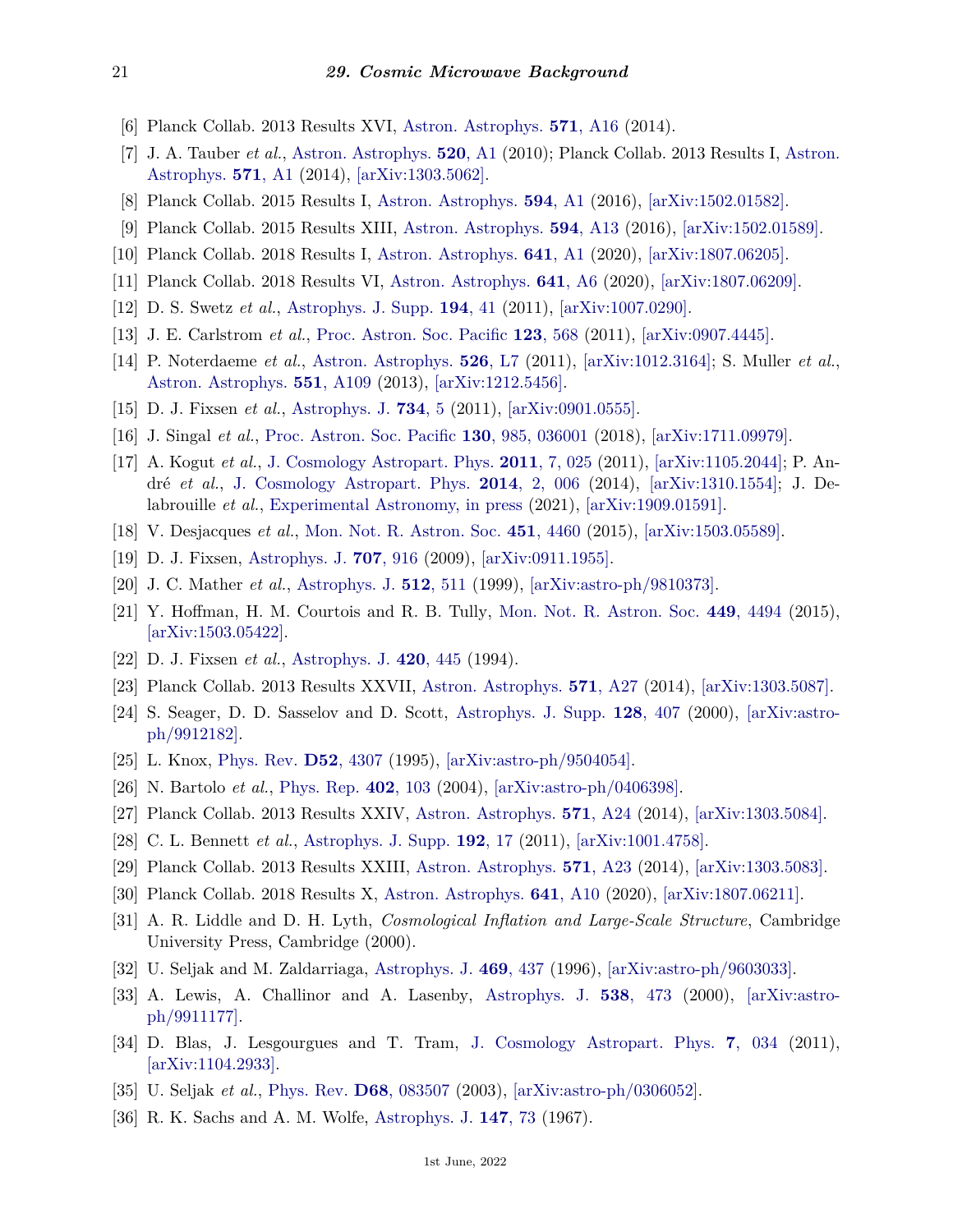- <span id="page-21-0"></span>[37] R. G. Crittenden and N. Turok, [Phys. Rev. Lett.](http://doi.org/10.1103/PhysRevLett.76.575) **76**[, 575](http://doi.org/10.1103/PhysRevLett.76.575) (1996), [\[arXiv:astro-ph/9510072\];](https://arxiv.org/abs/astro-ph/9510072) Planck Collab. 2015 Results XXI, [Astron. Astrophys.](http://doi.org/10.1051/0004-6361/201525831) **594**[, A21](http://doi.org/10.1051/0004-6361/201525831) (2016), [\[arXiv:1502.01595\].](https://arxiv.org/abs/1502.01595)
- <span id="page-21-1"></span>[38] W. Hu *et al.*, [Phys. Rev.](http://doi.org/10.1103/PhysRevD.59.023512) **D59**[, 2, 023512](http://doi.org/10.1103/PhysRevD.59.023512) (1998), [\[arXiv:astro-ph/9806362\].](https://arxiv.org/abs/astro-ph/9806362)
- <span id="page-21-2"></span>[39] W. Hu, N. Sugiyama and J. Silk, [Nature](http://doi.org/10.1038/386037a0) **[386](http://doi.org/10.1038/386037a0)**, 37 (1997), [\[arXiv:astro-ph/9604166\].](https://arxiv.org/abs/astro-ph/9604166)
- <span id="page-21-3"></span>[40] P. J. E. Peebles and J. T. Yu, [Astrophys. J.](http://doi.org/10.1086/150713) **162**[, 815](http://doi.org/10.1086/150713) (1970); Sunyaev, R. A. and Zeldovich, Ya. B., [Astron. Astrophys. Supp.](http://doi.org/10.1007/BF00653471) **7**[, 3](http://doi.org/10.1007/BF00653471) (1970).
- <span id="page-21-4"></span>[41] D. Scott, J. Silk and M. White, [Science](http://doi.org/10.1126/science.268.5212.829) **268**[, 829](http://doi.org/10.1126/science.268.5212.829) (1995), [\[arXiv:astro-ph/9505015\].](https://arxiv.org/abs/astro-ph/9505015)
- <span id="page-21-5"></span>[42] D. J. Eisenstein, [New Astron. Rev.](http://doi.org/10.1016/j.newar.2005.08.005) **49**[, 360](http://doi.org/10.1016/j.newar.2005.08.005) (2005).
- <span id="page-21-6"></span>[43] J. Silk, [Astrophys. J.](http://doi.org/10.1086/149449) **151**[, 459](http://doi.org/10.1086/149449) (1968).
- <span id="page-21-8"></span><span id="page-21-7"></span>[44] M. Zaldarriaga and U. Seljak, [Phys. Rev.](http://doi.org/10.1103/PhysRevD.58.023003) **D58**[, 023003](http://doi.org/10.1103/PhysRevD.58.023003) (1998), [\[arXiv:astro-ph/9803150\].](https://arxiv.org/abs/astro-ph/9803150)
- [45] Planck Collab. 2013 Result XVII, [Astron. Astrophys.](http://doi.org/10.1051/0004-6361/201321543) **571**[, A17](http://doi.org/10.1051/0004-6361/201321543) (2014), [\[arXiv:1303.5077\].](https://arxiv.org/abs/1303.5077)
- <span id="page-21-9"></span>[46] M. Kaplinghat, L. Knox and Y.-S. Song, [Phys. Rev. Lett.](http://doi.org/10.1103/PhysRevLett.91.241301) **91**[, 24, 241301](http://doi.org/10.1103/PhysRevLett.91.241301) (2003), [\[arXiv:astro](https://arxiv.org/abs/astro-ph/0303344)[ph/0303344\].](https://arxiv.org/abs/astro-ph/0303344)
- <span id="page-21-10"></span>[47] Planck Collab. 2013 Results XV, [Astron. Astrophys.](http://doi.org/10.1051/0004-6361/201321573) **571**[, A15](http://doi.org/10.1051/0004-6361/201321573) (2014), [\[arXiv:1303.5075\].](https://arxiv.org/abs/1303.5075)
- <span id="page-21-11"></span>[48] Planck Collab. 2018 Results V, [Astron. Astrophys.](http://doi.org/10.1051/0004-6361/201936386) **641**[, A5](http://doi.org/10.1051/0004-6361/201936386) (2020), [\[arXiv:1907.12875\].](https://arxiv.org/abs/1907.12875)
- <span id="page-21-12"></span>[49] S. Das *et al.*, [J. Cosmology Astropart. Phys.](http://doi.org/10.1088/1475-7516/2014/04/014) **4**[, 014](http://doi.org/10.1088/1475-7516/2014/04/014) (2014), [\[arXiv:1301.1037\].](https://arxiv.org/abs/1301.1037)
- <span id="page-21-13"></span>[50] K. T. Story *et al.*, [Astrophys. J.](http://doi.org/10.1088/0004-637X/779/1/86) **[779](http://doi.org/10.1088/0004-637X/779/1/86)**, 86 (2013), [\[arXiv:1210.7231\].](https://arxiv.org/abs/1210.7231)
- <span id="page-21-14"></span>[51] W. Hu and M. White, [New Astron.](http://doi.org/10.1016/S1384-1076(97)00022-5) **2**[, 323](http://doi.org/10.1016/S1384-1076(97)00022-5) (1997), [\[arXiv:astro-ph/9706147\].](https://arxiv.org/abs/astro-ph/9706147)
- <span id="page-21-15"></span>[52] W. Hu and M. J. White, [Phys. Rev.](http://doi.org/10.1103/PhysRevD.56.596) **D56**[, 596](http://doi.org/10.1103/PhysRevD.56.596) (1997), [\[arXiv:astro-ph/9702170\].](https://arxiv.org/abs/astro-ph/9702170)
- <span id="page-21-16"></span>[53] M. Zaldarriaga and U. Seljak, [Phys. Rev.](http://doi.org/10.1103/PhysRevD.55.1830) **D55**[, 1830](http://doi.org/10.1103/PhysRevD.55.1830) (1997), [\[arXiv:astro-ph/9609170\];](https://arxiv.org/abs/astro-ph/9609170) M. Kamionkowski, A. Kosowsky and A. Stebbins, [Phys. Rev.](http://doi.org/10.1103/PhysRevD.55.7368) **D55**[, 7368](http://doi.org/10.1103/PhysRevD.55.7368) (1997), [\[arXiv:astro](https://arxiv.org/abs/astro-ph/9611125)[ph/9611125\].](https://arxiv.org/abs/astro-ph/9611125)
- <span id="page-21-17"></span>[54] J. M. Kovac *et al.*, [Nature](http://doi.org/10.1038/nature01269) **420**[, 772](http://doi.org/10.1038/nature01269) (2002), [\[arXiv:astro-ph/0209478\].](https://arxiv.org/abs/astro-ph/0209478)
- <span id="page-21-18"></span>[55] D. Larson *et al.*, [Astrophys. J. Supp.](http://doi.org/10.1088/0067-0049/192/2/16) **[192](http://doi.org/10.1088/0067-0049/192/2/16)**, 16 (2011), [\[arXiv:1001.4635\].](https://arxiv.org/abs/1001.4635)
- <span id="page-21-19"></span>[56] Keck Array and BICEP2 Collabs. V, [Astrophys. J.](http://doi.org/10.1088/0004-637X/811/2/126) **811**[, 126](http://doi.org/10.1088/0004-637X/811/2/126) (2015), [\[arXiv:1502.00643\].](https://arxiv.org/abs/1502.00643)
- <span id="page-21-20"></span>[57] S. K. Choi *et al.*, [J. Cosmology Astropart. Phys.](http://doi.org/10.1088/1475-7516/2020/12/045) **2020**[, 12, 045](http://doi.org/10.1088/1475-7516/2020/12/045) (2020), [\[arXiv:2007.07289\].](https://arxiv.org/abs/2007.07289)
- <span id="page-21-21"></span>[58] A. T. Crites *et al.*, [Astrophys. J.](http://doi.org/10.1088/0004-637X/805/1/36) **[805](http://doi.org/10.1088/0004-637X/805/1/36)**, 36 (2015), [\[arXiv:1411.1042\].](https://arxiv.org/abs/1411.1042)
- <span id="page-21-22"></span>[59] Planck Collab. 2018 Results VII, [Astron. Astrophys.](http://doi.org/10.1051/0004-6361/201935201) **641**[, A7](http://doi.org/10.1051/0004-6361/201935201) (2020), [\[arXiv:1906.02552\].](https://arxiv.org/abs/1906.02552)
- <span id="page-21-23"></span>[60] M. Tristram *et al.*, [Astron. Astrophys.](http://doi.org/10.1051/0004-6361/202039585) **647**[, A128](http://doi.org/10.1051/0004-6361/202039585) (2021), [\[arXiv:2010.01139\].](https://arxiv.org/abs/2010.01139)
- <span id="page-21-24"></span>[61] D. Hanson *et al.*, [Phys. Rev. Lett.](http://doi.org/10.1103/PhysRevLett.111.141301) **111**[, 14, 141301](http://doi.org/10.1103/PhysRevLett.111.141301) (2013), [\[arXiv:1307.5830\].](https://arxiv.org/abs/1307.5830)
- <span id="page-21-25"></span>[62] BICEP2 Collab., [Phys. Rev. Lett.](http://doi.org/10.1103/PhysRevLett.112.241101) **112**[, 24, 241101](http://doi.org/10.1103/PhysRevLett.112.241101) (2014), [\[arXiv:1403.3985\].](https://arxiv.org/abs/1403.3985)
- <span id="page-21-26"></span>[63] BICEP2/Keck and Planck Collabs., [Phys. Rev. Lett.](http://doi.org/10.1103/PhysRevLett.114.101301) **114**[, 10, 101301](http://doi.org/10.1103/PhysRevLett.114.101301) (2015), [\[arXiv:1502.00612\].](https://arxiv.org/abs/1502.00612)
- <span id="page-21-27"></span>[64] BICEP2 and Keck Array Collab., [Phys. Rev. Lett.](http://doi.org/10.1103/PhysRevLett.121.221301) **121**[, 22, 221301](http://doi.org/10.1103/PhysRevLett.121.221301) (2018), [\[arXiv:1810.05216\].](https://arxiv.org/abs/1810.05216)
- <span id="page-21-28"></span>[65] BICEP/Keck Collab., [Phys. Rev. Lett.](http://doi.org/10.1103/PhysRevLett.127.151301) **127**[, 151301](http://doi.org/10.1103/PhysRevLett.127.151301) (2021), [\[arXiv:2110.00483\].](https://arxiv.org/abs/2110.00483)
- <span id="page-21-29"></span>[66] POLARBEAR Collab., [Astrophys. J.](http://doi.org/10.3847/1538-4357/aa8e9f) **848**[, 121](http://doi.org/10.3847/1538-4357/aa8e9f) (2017), [\[arXiv:1705.02907\].](https://arxiv.org/abs/1705.02907)
- <span id="page-21-30"></span>[67] R. Keisler *et al.*, [Astrophys. J.](http://doi.org/10.1088/0004-637X/807/2/151) **807**[, 151](http://doi.org/10.1088/0004-637X/807/2/151) (2015), [\[arXiv:1503.02315\].](https://arxiv.org/abs/1503.02315)
- <span id="page-21-31"></span>[68] Planck Collab. 2015 Results XV, [Astron. Astrophys.](http://doi.org/10.1051/0004-6361/201525941) **594**[, A15](http://doi.org/10.1051/0004-6361/201525941) (2016), [\[arXiv:1502.01591\].](https://arxiv.org/abs/1502.01591)
- <span id="page-21-32"></span>[69] A. van Engelen *et al.*, [Astrophys. J.](http://doi.org/10.1088/0004-637X/808/1/7) **[808](http://doi.org/10.1088/0004-637X/808/1/7)**, 7 (2015), [\[arXiv:1412.0626\].](https://arxiv.org/abs/1412.0626)
- <span id="page-21-33"></span>[70] P. Ade *et al.* (Simons Observatory Collab.), [J. Cosmology Astropart. Phys.](http://doi.org/10.1088/1475-7516/2019/02/056) **2019**[, 2, 056](http://doi.org/10.1088/1475-7516/2019/02/056) (2019), [\[arXiv:1808.07445\].](https://arxiv.org/abs/1808.07445)